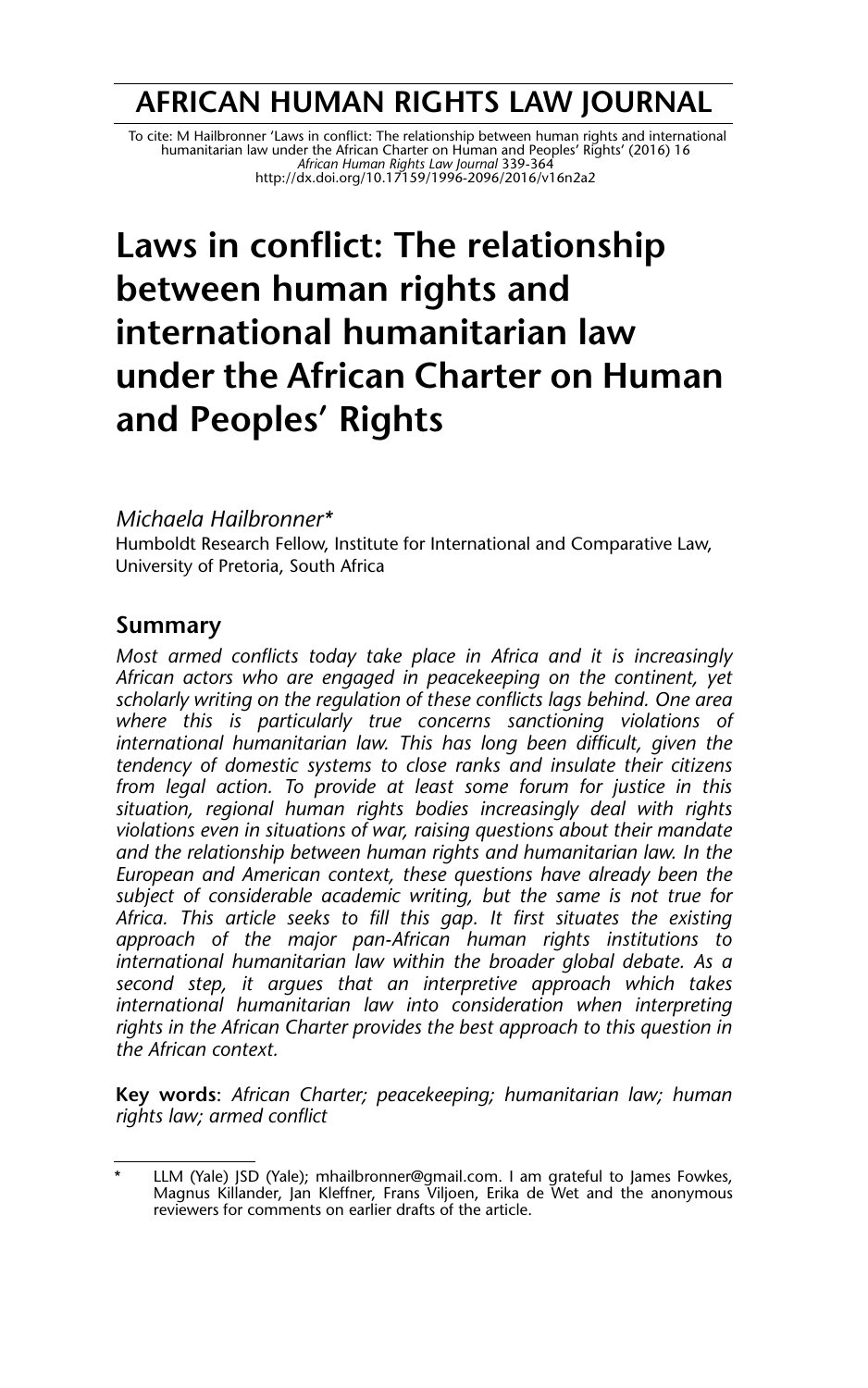# **1 Introduction**

International humanitarian law has long lacked adequate means of sanctioning violations. Military mechanisms for punishing wrongdoers have often proved weak for lack of political willingness, and domestic courts have displayed a similar reluctance or grappled with other difficulties.<sup>1</sup> As a result, it has increasingly fallen to international courts or quasi-judicial bodies to address violations of international humanitarian law – be it within the realm of international criminal responsibility or human rights. Regional human rights bodies have dealt with this challenge in different ways. Some, such as the European Court of Human Rights (European Court), have approached international humanitarian law with caution and focused primarily on their human rights mandate (at least until recently), whereas others, such as the Inter-American Commission on Human Rights (Inter-American Commission), have been more willing to engage with international humanitarian law and sometimes even applied it directly.<sup>3</sup>

The African human rights system and its capacity to deal with violations of international humanitarian law have thus far received little scholarly attention. $4$  This is perhaps not surprising, considering the comparative dearth of legal scholarship on African issues. Yet, Africa is the region where most contemporary armed conflicts arise,

<sup>1</sup> For more, see X Philippe 'Sanctions for violations of international humanitarian law: The problem of the division of competences between national authorities and between national and international authorities' (2008) 90 *International Review of the Red Cross* 359.

<sup>2</sup> This is mainly because the European Court in the past required states to make an explicit derogation from the Convention, without which it would judge states against the 'normal legal background'. See eg *Isayeva v Russia* App 57950/00 EurCtHR (2005) para 191. For a detailed overview, see also K Oellers-Frahm 'A regional perspective on the convergence and conflicts of human rights and international humanitarian law in military operations: The European Court of Human Rights' in E de Wet & J Kleffner (eds) *Convergence and conflicts of human rights and international humanitarian law in military operations* (2014) 333. The European Court's decision in *Hassan v The United Kingdom* ECHR 29750/09 (2014) now changes this somewhat; for details see below.

<sup>3</sup> See *Abella v Argentina* Case 11.137, IAm Comm of HR, OEA/Ser.L.N/1.95 Doc 7 (1997) which differs, however, from the Inter-American Court's approach in later cases, which is nevertheless still comparatively IHL-friendly. See eg *Bamaca-Velasquez v Guatemala*, IAm Comm of HR (ser C) No 70 (25 November 2000). For an overview of the developments in the Inter-American system only, see D Shelton 'Humanitarian law in the Inter-American human rights system' in De Wet & Kleffner (n 2 above); S Tabak 'Armed conflict and the Inter-American human rights system: Application or interpretation of international humanitarian law?' in D Jinks et al (eds) *Applying international humanitarian law in judicial and quasi-judicial bodies: International and domestic aspects* (2014) 219.

<sup>4</sup> See F Viljoen 'The relationship between international human rights and humanitarian law in the African human rights system: An institutional approach' in De Wet & Kleffner (n 2 above); and for a very short treatment, L van den Herik & H Duffy 'Human rights bodies and international humanitarian law: Common but differentiated approaches' forthcoming in C Buckley et al (eds) *The harmonisation of human rights law* (2014).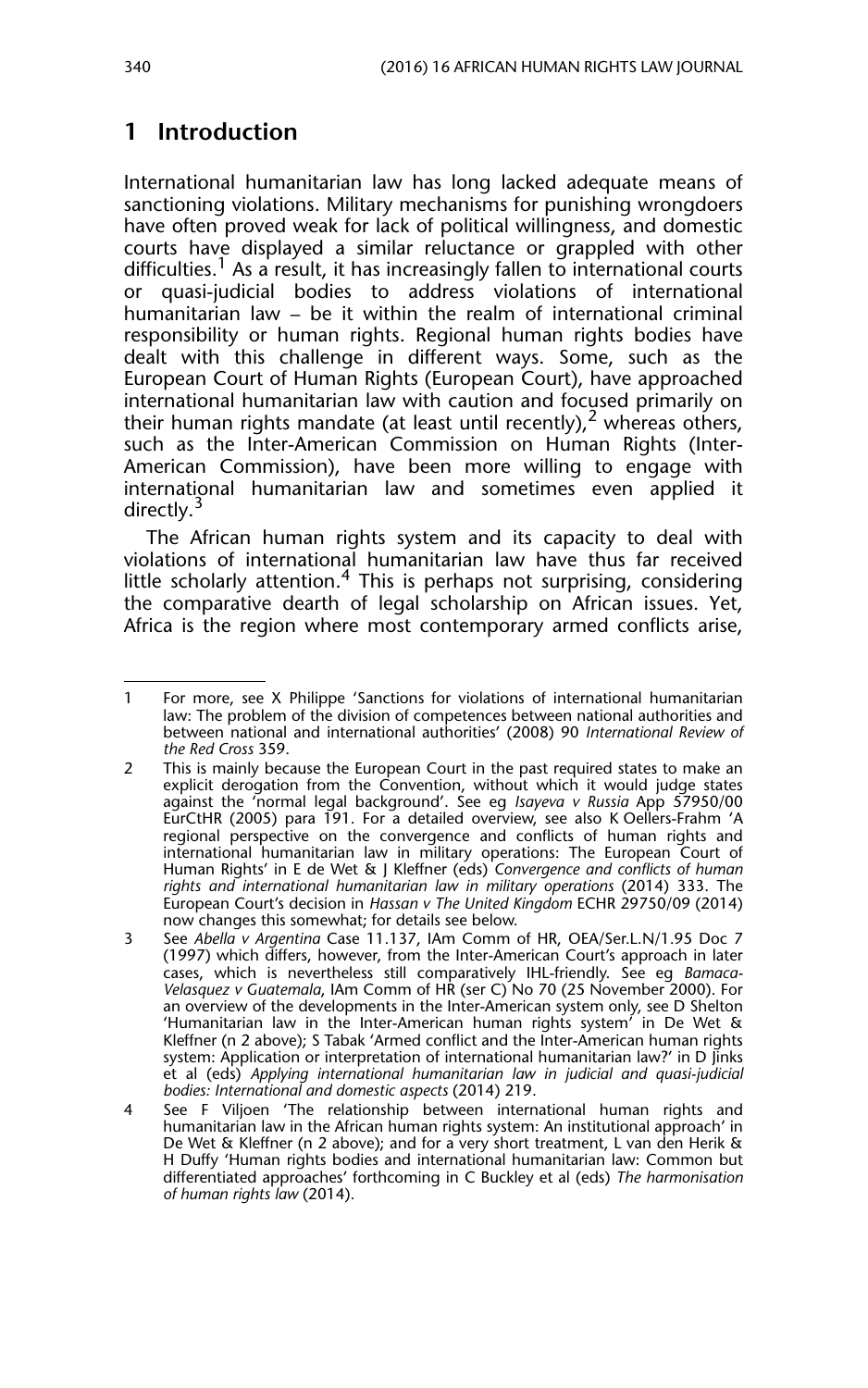and African states are also at the forefront of contemporary peacekeeping operations, frequently under the common roof of African regional organisations, such as the Economic Community of West African States (ECOWAS) and the African Union (AU).<sup>5</sup> As many domestic African courts still have to establish their independence and public authority, <sup>6</sup> here, more than elsewhere, regional bodies can play<br>an important role in sanctioning violations of international important role in sanctioning violations of international humanitarian law.

The article focuses on the most important pan-African institutions charged with the protection of human rights<sup>7</sup> and their capacity to address violations of humanitarian law. These are the African Commission on Human and Peoples' Rights (African Commission) and the African Court on Human and Peoples' Rights (African Court), both of which are mandated to apply, first and foremost, the African Charter on Human and Peoples' Rights (African Charter). I begin by setting out the position of these two bodies on international humanitarian law against the broader comparative background of the current debate on this topic. As will be seen, both the African Commission and the African Court are only just beginning to address questions of the application of humanitarian law, and even when they do so, it is often in vague and unclear terms, leaving more questions and problems open than answered. This raises the question, which is addressed in the second part of the article, namely, what a good approach to the relationship between international humanitarian law and African Charter rights may look like in the African context. Given that the African Charter, unlike other regional human rights instruments, such as the European Convention on Human Rights (European Convention), often formulates rights very broadly, it is argued that an interpretive approach that reads international humanitarian law into human rights provisions is here, perhaps unlike elsewhere, both feasible and convincing. Limitation clauses and a proportionality analysis can help minimise conflicts between human rights and humanitarian law within this framework – making this overall a sound approach to the relationship between international humanitarian law and human rights in the African context.

<sup>5</sup> See also the AU's favourable stance on humanitarian interventions as expressed in art 4(h) of the AU's Constitutive Act; for more on regional developments, E de Wet 'The evolving role of ECOWAS and the SADC in peace operations: A challenge to the primacy of the United Nations Security Council in matters of peace and security?' (2014) 27 *Leiden Journal of International. Law* 353; and E de Wet 'Regional organisations and arrangements and their relationship with the United Nations: The case of the African Union' in M Weller et al (eds) *The Oxford handbook on the use of force* (2015) 314*.*

<sup>6</sup> For an overview, see C Fombad 'Chapters 2 and 3' in C Fombad (ed) *Stellenbosch handbooks of African constitutionalism Volume 1: Separation of powers* (forthcoming).

<sup>7</sup> I do not address the African Committee of Experts on the Rights and Welfare of the Child here since it deals with a more specific subject matter; for this, see Viljoen (n 4 above).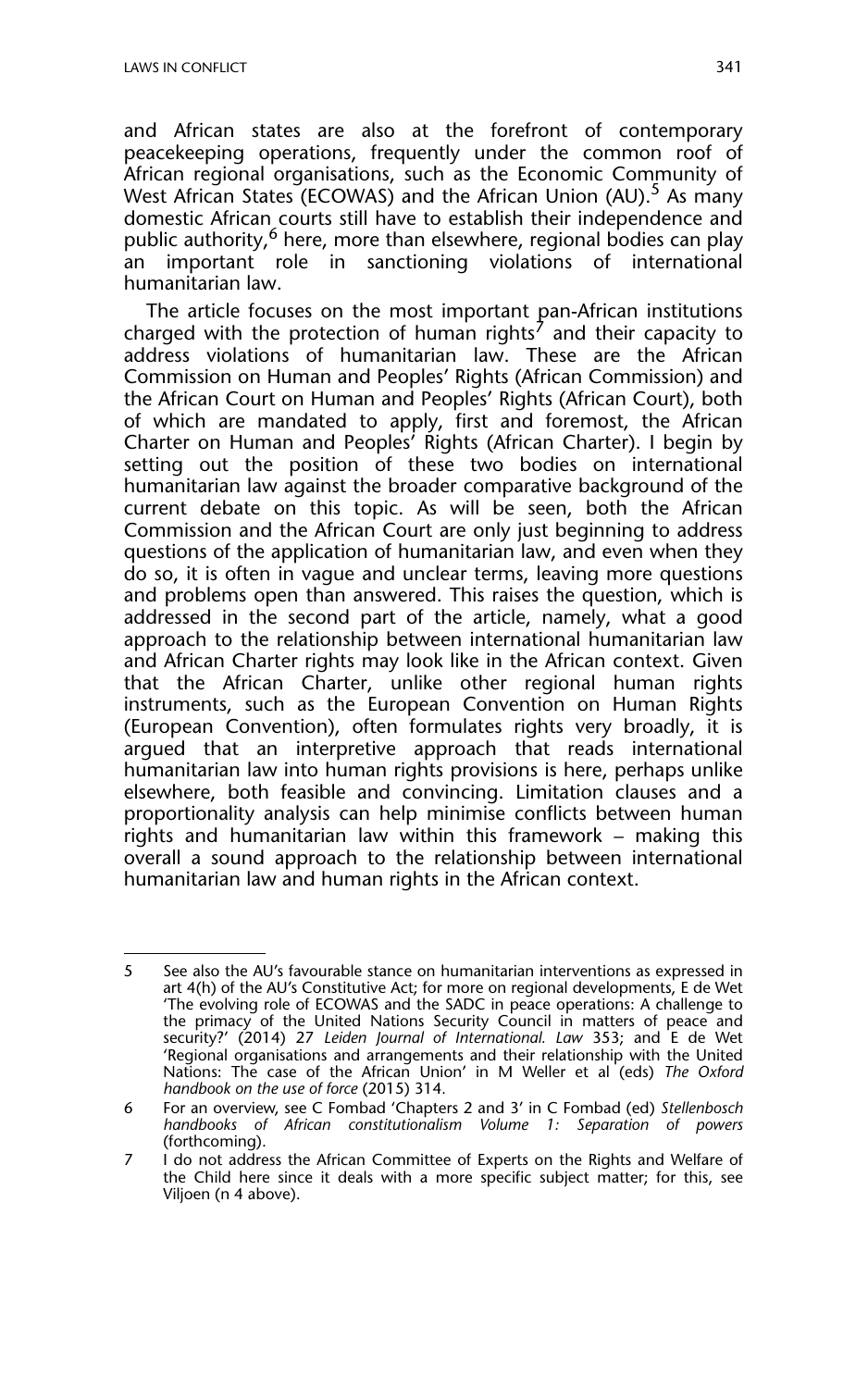#### **2 Obstacles and approaches to the application of humanitarian law by human rights bodies: State of the debate and African responses**

Today, a number of earlier obstacles to the application of international humanitarian law by human rights bodies have fallen away. In particular, it is now broadly established that human rights do not generally cease to be applicable in armed conflicts. The International Court of Justice (ICJ) has confirmed this with respect to the International Covenant on Civil and Political Rights (ICCPR), <sup>8</sup> as have other bodies in Europe with regard to the European Convention<sup>9</sup> and In Latin-America<sup>10</sup> with regard to the American Convention on Human Rights (American Convention).<sup>11</sup>

Similarly, it has become largely accepted that international human rights apply extra-territorially in situations where states have jurisdiction over foreign territory or persons by exercising effective control over them.<sup>12</sup> While there still is much debate over what exactly constitutes effective control, the general principle, at least, is widely recognised today, even though some states, such as the United States, still partly resist the extra-territorial application of human rights.<sup>13</sup> Without much ado, the African Commission has assumed the extra-territorial applicability of the African Charter in its *DRC* decision in a situation where the respondents had occupied the territory of another member state.14 Moreover, even some domestic African courts, such as the South African Constitutional Court, have applied domestic human rights provisions extra-territorially even though they are likely to be more deferent in reviewing foreign policy decisions.<sup>15</sup>

What remains contested, however, is the precise relationship between human rights and international humanitarian law in

<sup>8</sup> See eg *Legal Consequences of the Construction of a Wall in the Occupied Palestinian Territory* 2004 ICJ 136 (9 July); *Democratic Republic of Congo v Uganda* 2005 ICJ 168, TT 216-20 (19 December).

<sup>9</sup> See eg *Al-Jedda v The United Kingdom* ECHR 27021/08 (2011).

<sup>10</sup> See eg *Abella* (n 3 above).

<sup>11</sup> Van den Herik & Duffy (n 4 above).

<sup>12</sup> See eg the ICJ's jurisprudence in *Legal Consequences for States of the Continued Presence of South Africa in Namibia* 1971 ICJ 16, 54 (21 June) and *Construction of a Wall* (n 8 above).

<sup>13</sup> US resistance to the extra-territorial application of human rights has, however, been somewhat weakening under the Obama administration, eg on torture; Editorial Board 'Close the overseas torture loophole: President Obama and the Convention Against Torture' *New York Times* 20 October 2014.

<sup>14</sup> *Democratic Republic of the Congo v Burundi, Rwanda and Uganda* (2004) AHRLR 19 (ACHPR 2003).

<sup>15</sup> *Kaunda v President of the Republic of South Africa* 2005 (4) SA 235 (CC). In the recent Zimbabwean torture case, the South African Constitutional Court emphasised that extra-territoriality does not in principle preclude the duty of the police to investigate crimes committed elsewhere; *National Commissioner of The South African Police Service v Southern African Human Rights Litigation Centre & Another* 2015 (1) SA 315 (CC).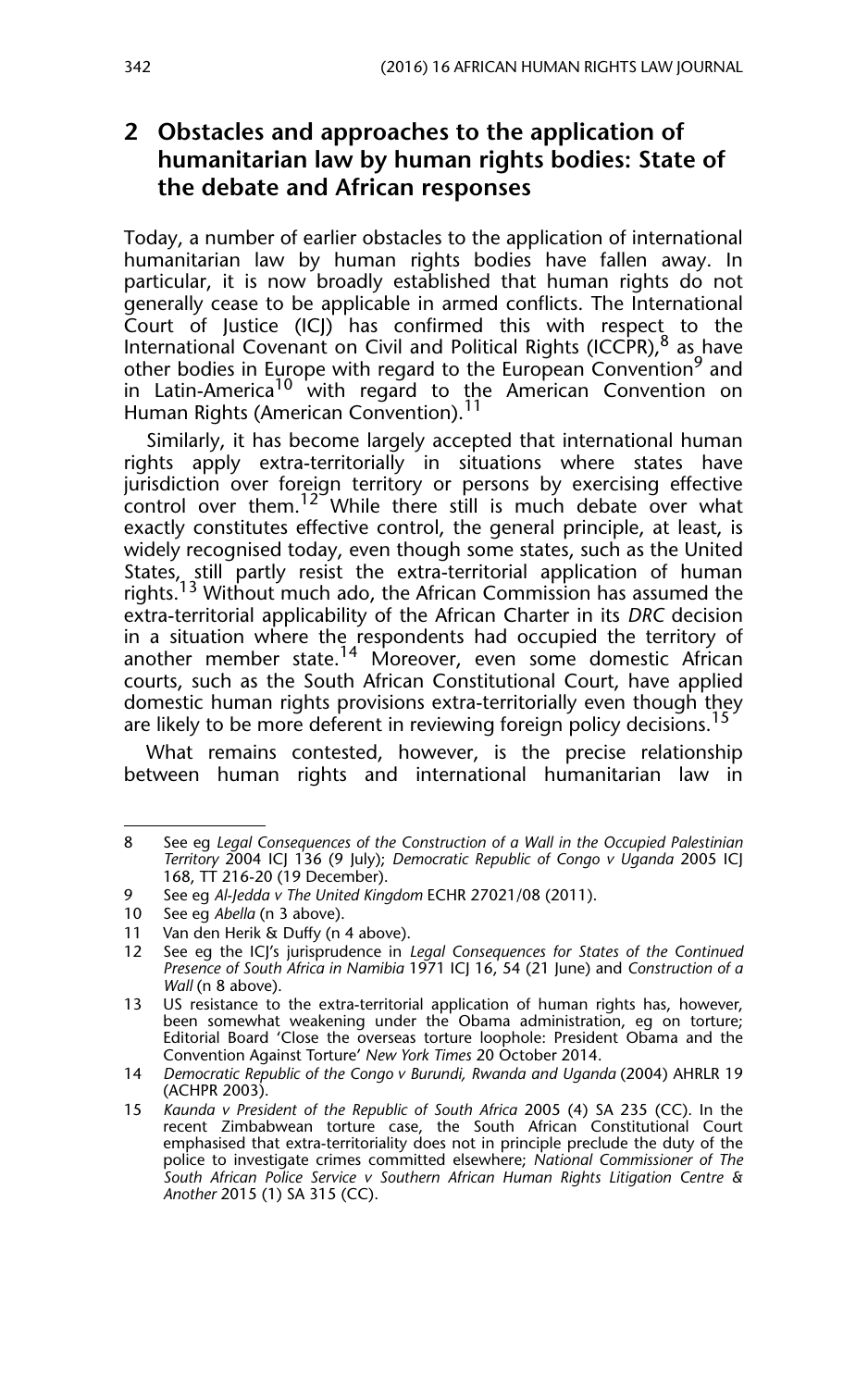particular cases, even if both regimes generally apply. This question has arisen particularly in human rights courts and quasi-judicial bodies, which have addressed this question in different ways. Most often, they have sought to avoid finding conflicts between the two bodies of law, sometimes with problematic results that have been widely criticised by the academic community (more below). How to deal with conflicts between international humanitarian law and human rights, therefore, remains contested among governments, scholars and courts, and the available case law is often less than consistent. Following Hathaway et al, it is useful to distinguish between three different approaches: one in which international humanitarian law prevails in cases of conflicts between the two bodies of law; another in which human rights prevail; and, finally, one in which the more specific law in the particular context and question at hand applies.<sup>16</sup>

The advantage of the first approach that resolves conflicts between the two regimes in favour of international humanitarian law is first and foremost its clarity: Whenever there is an armed conflict and human rights and international humanitarian law conflict, international humanitarian law is supreme.17 The ICJ's *Nuclear Weapons* decision has been read by some this way, even though the wording is ambiguous:<sup>18</sup>

In principle, the right not arbitrarily to be deprived of one's life applies also in hostilities. The test of what is an arbitrary deprivation of life, however, then falls to be determined by the applicable *lex specialis*, namely, the law applicable in armed conflict, which is designed to regulate the conduct of hostilities. Thus, whether a particular loss of life, through the use of a certain weapon in warfare, is to be considered an arbitrary deprivation of life contrary to article 6 of the Covenant, can only be decided by reference to the law applicable in armed conflict and not deduced from the terms of the Covenant itself.

In its later *DRC* decision, however, the ICJ took a different, even less clear, position by avoiding addressing the possibility of conflict between the two bodies of law at all.<sup>19</sup>

Not surprisingly, it is mostly human rights bodies that have taken the second pro-human rights approach, based on the argument that their primary mandate, after all, is the protection of the respective

<sup>16</sup> O Hathaway et al 'Which law governs during armed conflict? The relationship between international humanitarian law and human rights law' (2011) 96 *Minnesota Law Review* 1883.

<sup>17</sup> As Hathaway et al (n 16 above 1906-1908) note, the Australian government has, among others, adopted this approach.

<sup>18</sup> *Legality of the Threat or Use of Nuclear Weapons* 1996 ICJ 226 para 25 (8 July) (Advisory Opinion).

<sup>19</sup> See *DRC* (n 14 above) para 216.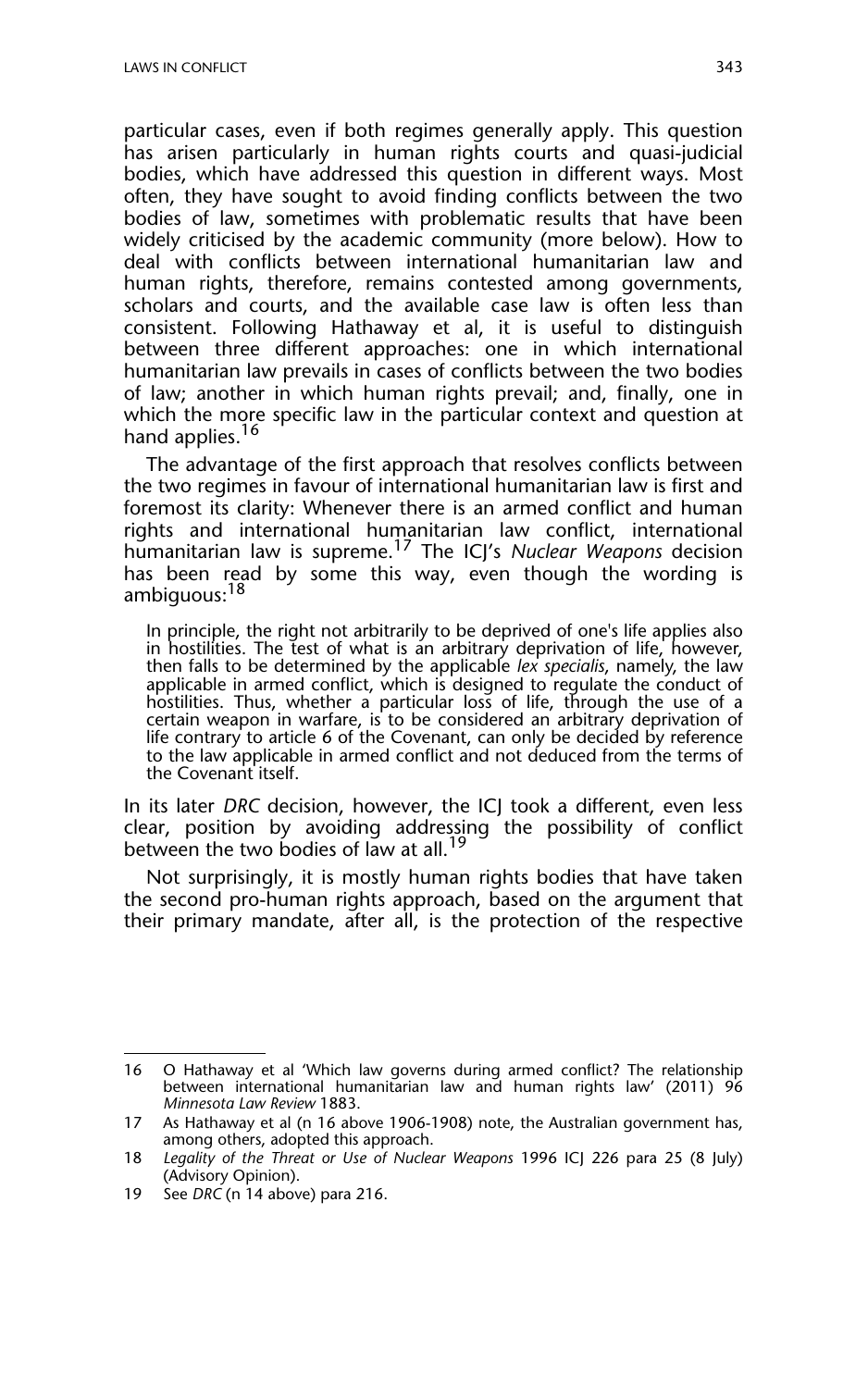human rights instruments and that they have to observe the limits of their own jurisdiction.<sup>20</sup> To what degree they may take international humanitarian law into account depends on whether the respective treaties refer to other sources of international law and whether they include particular derogation clauses allowing for the suspension of human rights in favour of international humanitarian law. If there are no such references to other international law, article 31(3)(c) of the Vienna Convention on the Law of Treaties (Vienna Convention) at least sets out that other international rules binding on the parties are part of the relevant context to be taken into account when interpreting a treaty. This suggests that international humanitarian law can play some role in the interpretation of human rights even if there are no more specific references in the respective treaty, and the European Court's recent decision in *Hassan* confirms this (more on this below).

Derogation clauses are relevant in this context to determine the exact relationship of human rights and international humanitarian law under a particular human rights treaty. Article 15 of the European Convention, for example, provides:

In time of war or other public emergency threatening the life of the nation any High Contracting Party may take measures derogating from its obligations under this Convention to the extent strictly required by the exigencies of the situation, provided that such measures are not inconsistent with its other obligations under international law.

The American Convention adopts a similar approach in article 27. Once such derogation clauses are in place, it typically becomes harder for the respective bodies to apply human rights and, through human rights, international humanitarian law. This is because the relevant treaty is then typically understood to settle the question as to what happens in times of armed conflict: If governments decide to derogate under such circumstances, courts are deprived of their jurisdiction. If, in turn, governments do *not* explicitly derogate and, therefore, choose to suspend human rights standards (in favour of the then applicable international humanitarian law), then, so the standard argument goes, they have to live with the consequences, in other words they have to apply human rights instead. This seems problematic, given that both conventions restrict the possibility to derogate to specific rights; most importantly, they do not allow states to derogate from the right to life where many of the conflicts between international humanitarian law and human rights arise in practice.<sup>21</sup>

<sup>20</sup> See *Isayeva v Russia* (n 2 above); also *McCann v United Kingdom* (1995) 324 ECHR (ser A) 64; for the Inter-American system, see *Las Palmeras v Colombia*, *Preliminary Objections*, IAm Comm of HR (4 February 2000) (ser C) No 67.

<sup>21</sup> For a discussion of the conflicts between human rights and international humanitarian law typically arising here, see M Sassòli & LM Olson 'The relationship between international humanitarian and human rights law where it matters: Admissible killing and internment of fighters in non-international armed conflicts' (2008) 90 *International Review of the Red Cross* 599 n 871.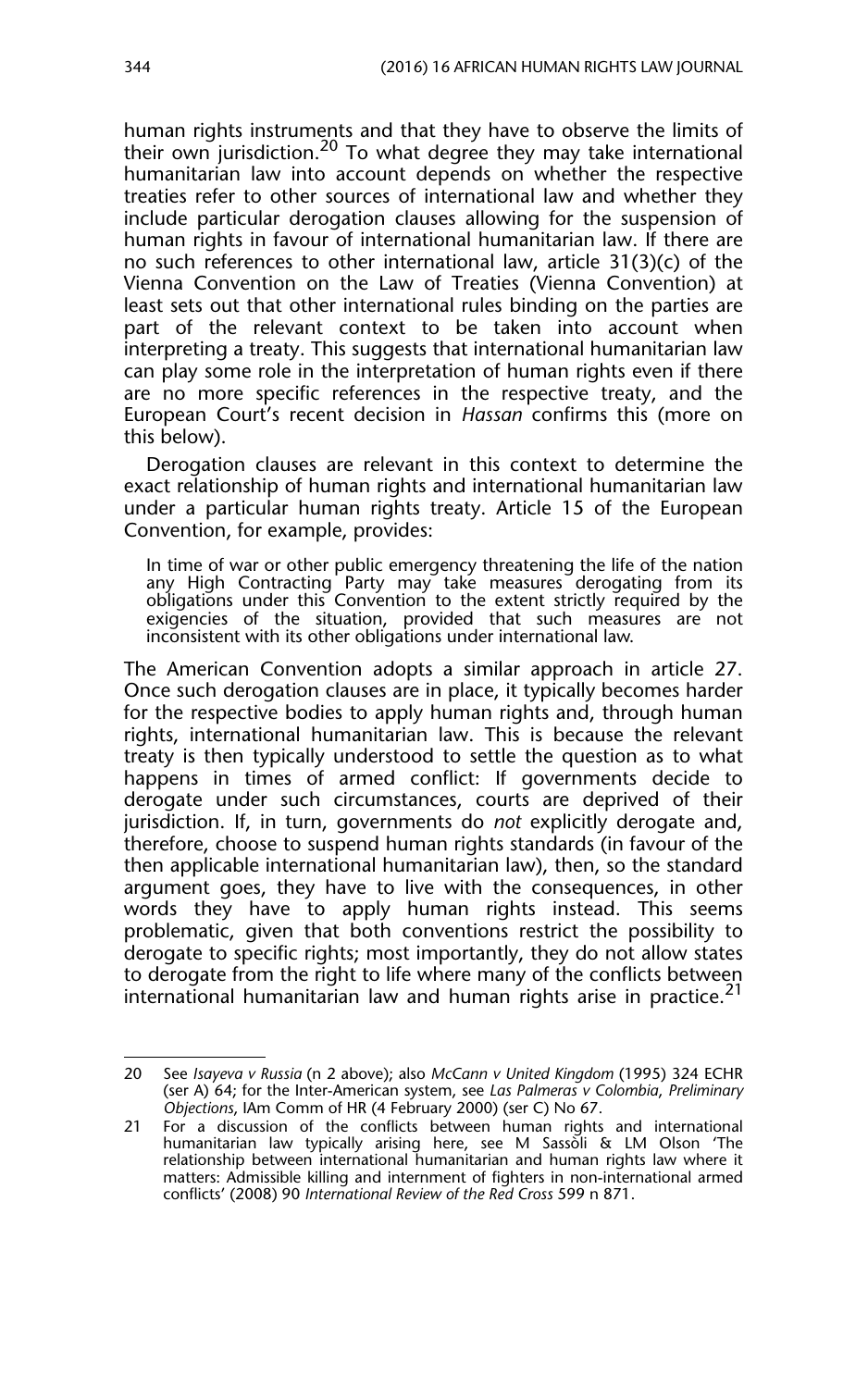Nevertheless, the derogation argument has been prominent, particularly in the jurisprudence of the European Court, until its recent decision in *Hassan*, which is worth a closer look.22

Addressing the legality of the capture of an Iraqi national, Tarek Hassan, by the British armed forces and his detention in Iraq during the hostilities in 2003, the European Court first pointed out that the right to liberty and security in article 5 of the European Convention did not square with the requirements for detention under the Third and Fourth Geneva Conventions, which had been invoked by the British government, even though it had not formally derogated from the Convention. Unlike in its previous jurisprudence, however, the European Court argued that the British government had explicitly asked the Court to disapply or modify Convention rights in favour of international humanitarian law. Drawing on article 31(3) of the Vienna Convention, the Court further reasoned that it was state practice not to derogate from human rights instruments during international armed conflicts and that it may, moreover, take other rules of international law, such as international humanitarian law, into account in interpreting the Convention. It proceeded to read article 5 of the European Convention in light of the Geneva Conventions, even though this ultimately entailed disapplying some of its procedural safeguards. In doing so, it did, however, interpret the Geneva requirements to provide for a 'competent body' to review the security detention of civilians (articles 43 and 78 GC IV), again in light of article 5 of the European Convention, requiring that such a body, while not a court, at least 'provide sufficient guarantees of impartiality and fair procedure to protect against arbitrariness'.

This more recent approach of the European Court aligns it more closely with the Inter-American Commission,  $2^3$  and many legal scholars who have taken the position that the relationship between human rights and humanitarian law can only be decided with regard to the specific concrete case and context.<sup>24</sup> In order to determine the more specific legal regime for the question at hand, a number of different factors are considered relevant, among them how much the situation resembles a classic battlefield scenario; how much effective control the government exercises over the area in question; previous declarations of intent; existing state practice; and so on.<sup>25</sup> Although this approach leaves much to an assessment of the concrete situation

<sup>22</sup> *Hassan* (n 2 above).

<sup>23</sup> *Abella* (n 3 above).

<sup>24</sup> Among many, see N Lubell 'Challenges in applying human rights law to armed conflict' (2005) 87 *International Review of the Red Cross* 737 751 n 860; H Duffy 'Harmony or conflict? The interplay between human rights and humanitarian law in the fight against terrorism' in L van den Herik & N Schrijver (eds) *Counterterrorism strategies in a fragmented international legal order* (2013) 482; Sassòli & Olson (n 21 above); Hathaway et al (n 16 above).

<sup>25</sup> C Droege 'Elective affinities? Human rights and humanitarian law' (2008) 90 *International Review of the Red Cross* 501 519; Sassòli & Olson (n 21 above); Hathaway et al (n 16 above).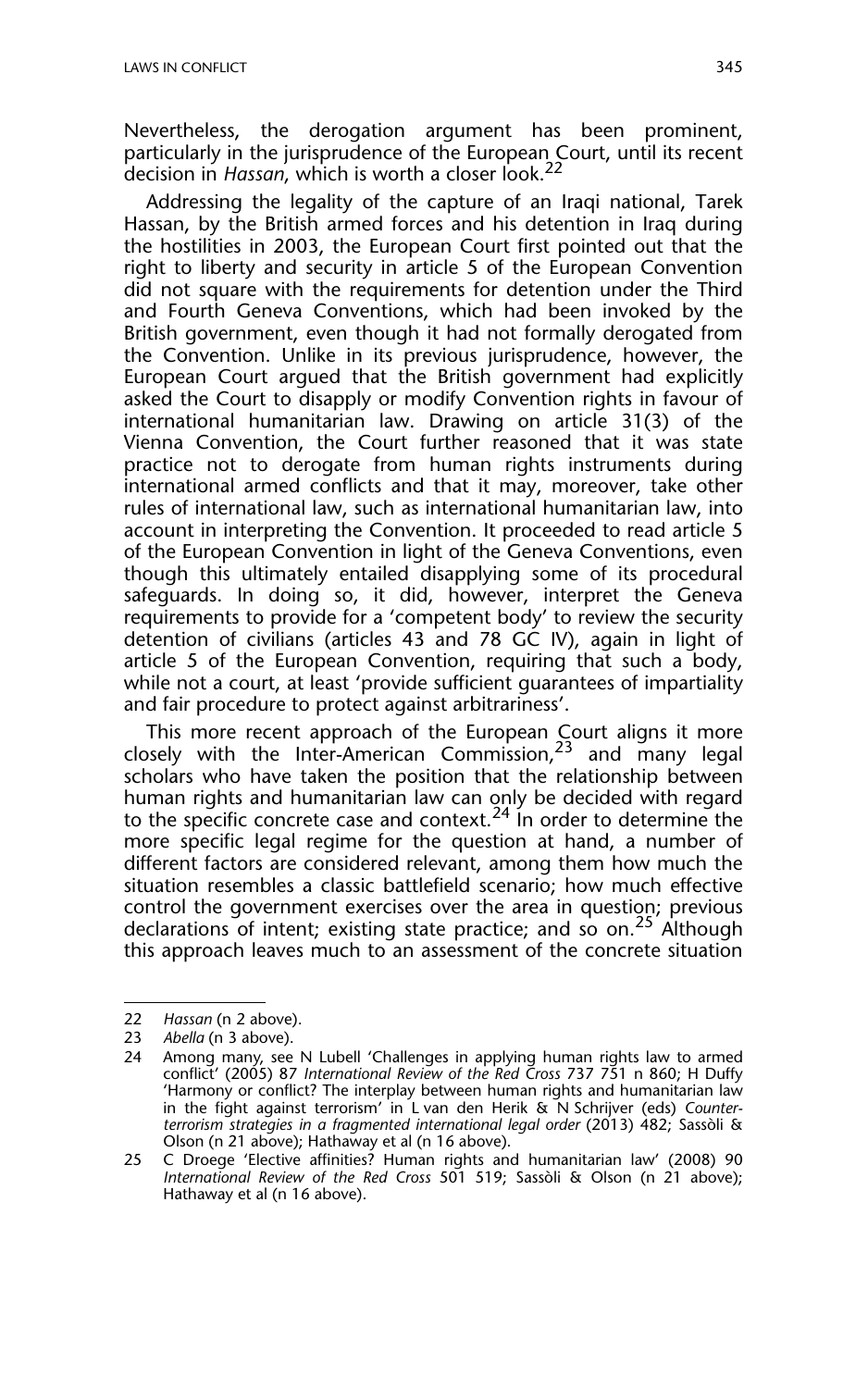at hand, certain questions, such as the treatment of captured combatants, typically are understood to be better covered by international humanitarian law,  $^{26}$  at least in the case of international armed conflicts.

The advantages and downsides of the different approaches have been explored elsewhere in the literature.<sup>27</sup> However, here the question is a narrower one: How have the African Commission and the African Court so far approached this question and what approach to international humanitarian law fits best with the African system?

Before going into the details of existing case law, it is important to set out the basic textual parameters for the application of international humanitarian law under the African Charter. To begin with, unlike the European and American Conventions, the African Charter contains no explicit derogation clause for situations of emergency or war. This absence of a derogation clause suggests that Charter rights apply both in times of peace and armed conflict<sup>28</sup> – and this is a point frequently made by the African Commission, as will be seen. Importantly, articles 60 and 61 of the African Charter explicitly allow the African Commission to have regard to other sources of international law. Indeed, they instruct it to 'draw inspiration from international law on human and peoples' rights' (article 60) and to (article 61)

take into consideration, as subsidiary measures to determine the principles of law, other general or special international conventions, laying down rules expressly recognised by member states of the Organisation of African Unity, African practices consistent with international norms on human and peoples' rights, customs generally accepted as law, general principles of law recognised by African states as well as legal precedents and doctrine.

Since international humanitarian law does not, at least in the traditional sense, represent 'international law on human [...] rights',  $2^{\overline{9}}$ we must assume that article 61 rather than article 60 must guide the African Commission's approach to international humanitarian law, and this corresponds to its reasoning in the *DRC* case.<sup>30</sup> Most African states are parties to the Geneva Conventions and Additional

<sup>26</sup> Hathaway et al (n 16 above) 1917.

<sup>27</sup> See Hathaway et al (n 16 above); M Milanović 'A norm conflict perspective on the relationship between international humanitarian law and human rights law' (2009) 14 *Journal of Conflict and Security Law* 459; O Ben-Naftali (ed) *International humanitarian law and international human rights law* (2011); and De Wet & Kleffner (n 2 above); for up-to-date discussions of the normative questions arising under the different regional regimes, see Jinks et al (n 3 above).

<sup>28</sup> As Ouguergouz points out, this may not foreclose the possibility for derogations under the high standards of the Vienna Convention on the Law of Treaties, in particular arts 61 and 62 of the Convention; see F Ouguergouz *The African Charter on Human and Peoples' Rights: A comprehensive agenda for human dignity and sustainable democracy in Africa* (2003) 444; also AJ Ali 'Derogation from constitutional rights and its implication under the African Charter on Human and Peoples' Rights' (2013) 17 *Law, Democracy and Development* 78 93.

<sup>29</sup> Viljoen (n 4 above).

<sup>30</sup> *DRC* (n 14 above) paras 70 & 78.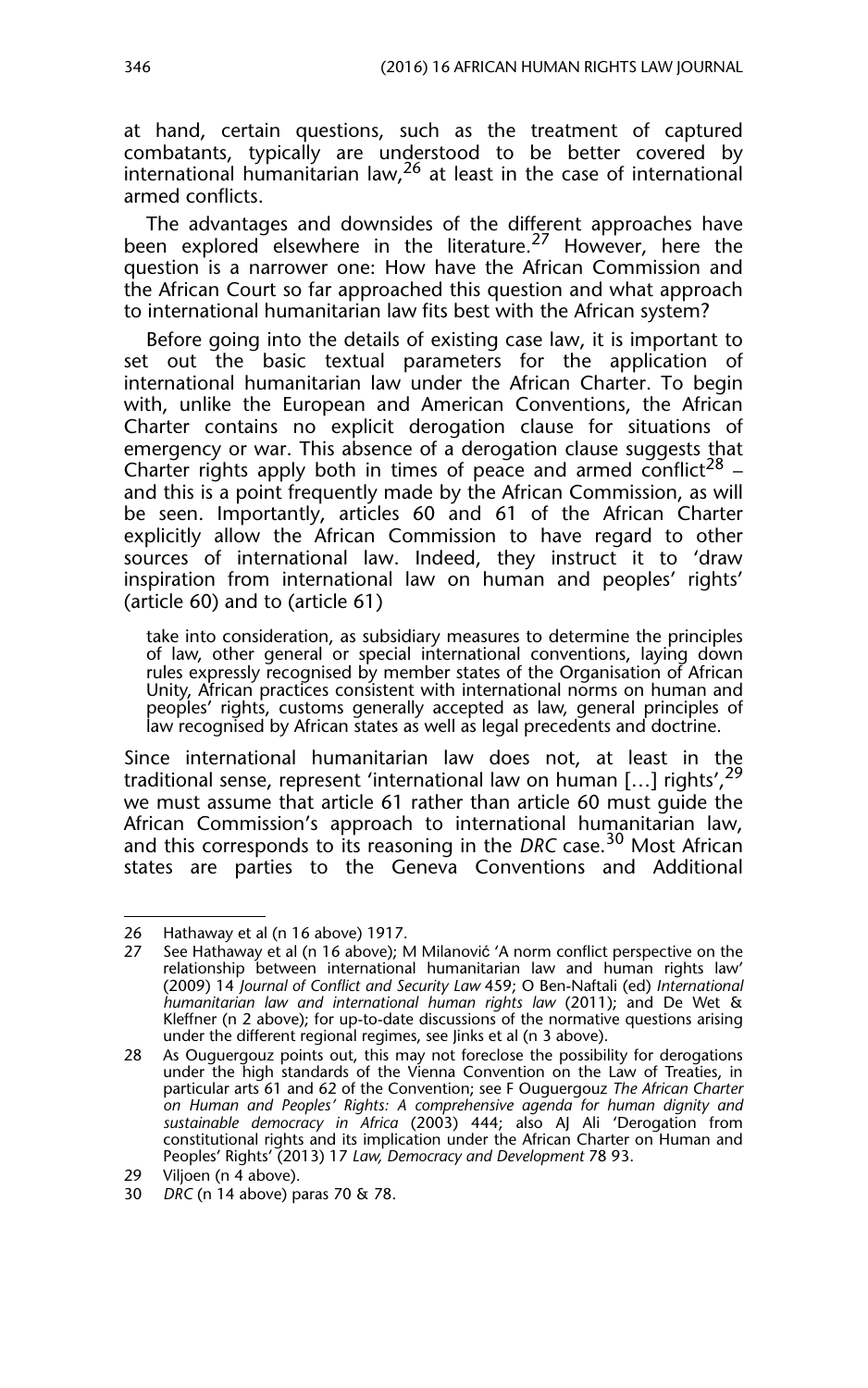Protocols,<sup>31</sup> much of the content of which has in any case by now become part of customary international law.<sup>32</sup>

#### **2.1 African Commission on Human and Peoples' Rights**

A quasi-judicial institution with its seat in Banjul (The Gambia), the African Commission is – similarly to the comparable UN bodies and the Inter-American Commission – charged with a broad mandate for the protection of human rights. This includes examining state reports and promoting human rights in Africa more broadly. In the exercise of this function, the Commission has repeatedly called on state parties to observe the rules of humanitarian law.33 In its quasi-judicial function, the Commission addresses state and individual complaints about rights violations and has made a number of findings touching on the question of the relationship between human rights and humanitarian law that are of interest here.

In its early decisions, which were generally very short, the Commission did not at all or only in passing refer to international humanitarian law, in spite of the existence of armed conflicts. Typically, it merely insisted on the applicability of the African Charter even in times of 'war'. The first case in this regard represents the Commission's finding on grave and systemic human rights violations in Chad (*Chad Mass Violations* case) where it did not explicitly mention humanitarian law, but emphasised that<sup>34</sup>

[t]he African Charter, unlike other human rights instruments, does not allow for state parties to derogate from their treaty obligations during emergency situations. Thus, even a civil war in Chad cannot be used as an excuse by the state violating or permitting violations of rights in the African Charter.

The African Commission reaffirmed this position in a later finding on Sudan,  $35$  at the time involved in a civil war, albeit in a less absolute key, emphasising that '[t]he restriction of human rights is not a solution to national difficulties: the legitimate exercise of human rights does not pose dangers to a democratic state governed by the rule of law'.<sup>36</sup> For this reason, the Commission is sometimes taken to favour a

<sup>31</sup> All African states are at least party to the Geneva Conventions and most states to the Additional Protocols I and II of 1977. See https://www.icrc.org/eng/assets/ files/annual-report/current/icrc-annual-report-map-conven-a3.pdf (accessed 30 July 2016).

<sup>32</sup> J-M Henckaerts & L Doswald-Beck (eds) *Customary international humanitarian law* (2009); see also the ICRC's online database, https://www.icrc.org/customary-ihl/ eng/docs/home (accessed 30 July 2016).

<sup>33</sup> For an overview of the African Commission's attitude towards humanitarian law in its non-judicial function, see R Murray *The African Commission on Human and Peoples' Rights and international law* (2000) 129-145.

<sup>34</sup> *Commission Nationale des Droits de l'Homme et des Libertés v Chad* (2000) AHRLR 66 (ACHPR 1995) para 21.

<sup>35</sup> *Amnesty International & Others v Sudan* (2000) AHRLR 297 (ACHPR 1999).

<sup>36</sup> *Amnesty International* (n 35 above) para 79.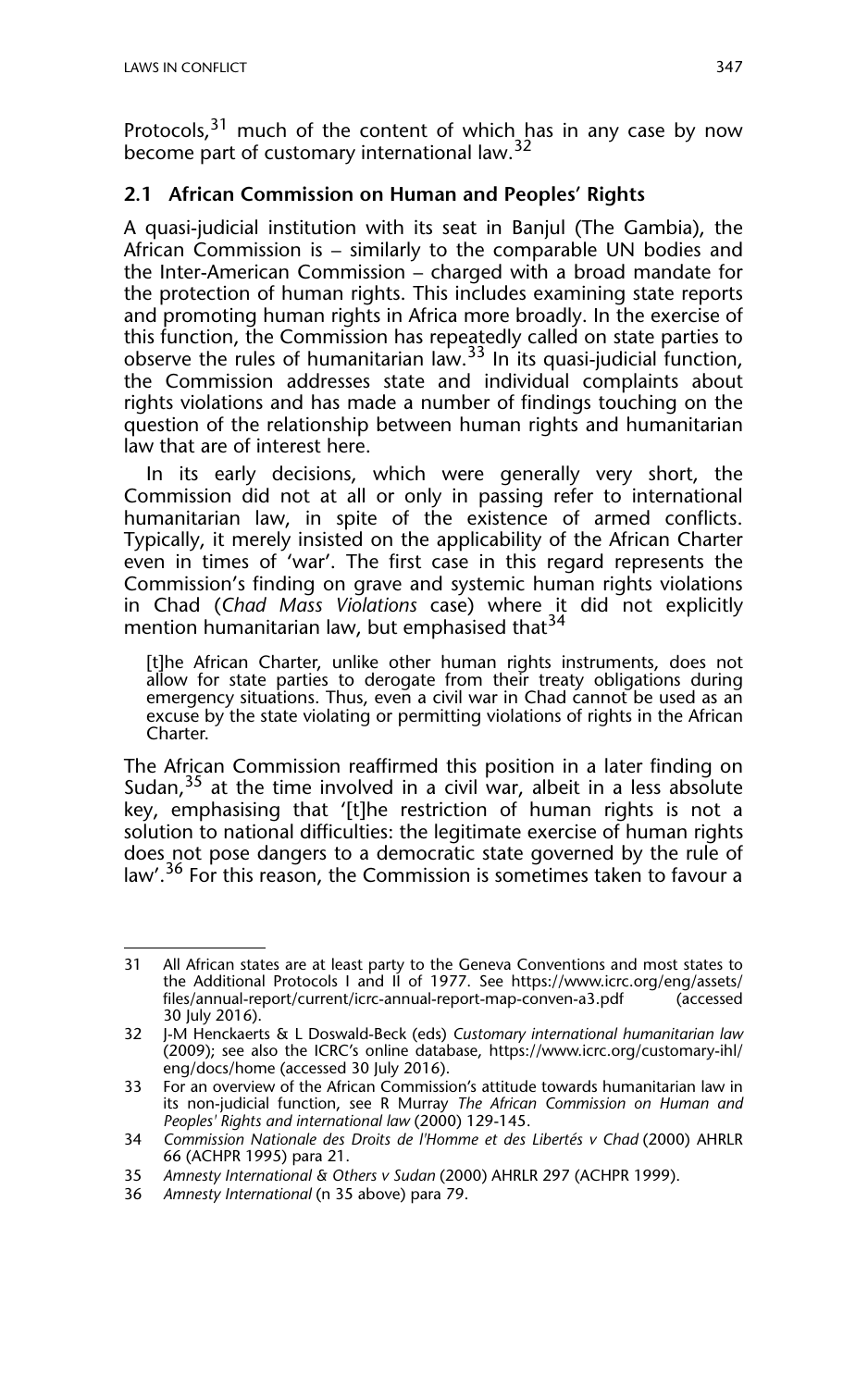pro-human-based approach similar to that of the European Court.<sup>37</sup> At the same time, the Commission also noted that '[e]ven if Sudan is going through a civil war, civilians in areas of strife are especially vulnerable and the state must take all possible measures to ensure that they are treated in accordance with international humanitarian law'.<sup>38</sup> Although not drawing directly on international humanitarian law, the Commission used international humanitarian law language in finding a violation of the right to life under the African Charter in the killing of 'unarmed civilians'.<sup>39</sup> This is still broadly in line with the European Court's approach in its earlier decisions,<sup>40</sup> and not particularly surprising for a human rights body charged mainly with the application of human rights. It is also important to note that both the Chad and the Sudan cases dealt with situations of civil war and, hence, non-international rather than international armed conflicts, where humanitarian law is least worked out as a matter of law and its relationship with human rights has long been unclear.

However, things changed in the African Commission's later jurisprudence. For the first and, to date, only time, the Commission explicitly addressed humanitarian law in some detail in its decision on the DRC conflict.<sup>41</sup> The case had been brought by the DRC against Burundi, Rwanda and Uganda, seeking redress against the violations of both human and peoples' rights committed by the enemies' armies on the territory of the DRC. The Commission's treatment of international humanitarian law here is both detailed and unclear and thus requires closer examination.

Already in the admissibility phase, the Commission draws on articles 60, 61 and 23 to argue that the activities of the armed forces of the respondent state parties are matters of humanitarian law and hence 'fall within the mandate of the [African] Commission'.<sup>42</sup> It is not clear exactly what this phrasing implies. Viljoen has argued that it suggests a separation of humanitarian law from the Court's actual mandate (human rights), again affirming that the latter are applicable in cases of armed conflict, $43$  but it may also denote that the Commission implicitly assumes a mandate for humanitarian law based on articles 60 and 61, invoked immediately afterwards. It hence leaves open the question of which of the two common approaches of human rights bodies to humanitarian law the African Commission is going to follow: whether it will merely interpret African Charter rights during armed conflicts in light of humanitarian law standards, or

<sup>37</sup> See DL Tehindrazanarivelo 'The African Union and international humanitarian law' in R Kolb & G Gaggioli (eds) *Research handbook on human rights and humanitarian law* (2013) 503.

<sup>38</sup> *Amnesty International* (n 35 above) para 50.

<sup>39</sup> *Amnesty International* para 48.

<sup>40</sup> See eg *Ergi v Turkey* (1998) ECHR 23818/94 para 79.

<sup>41</sup> *DRC* (n 14 above).

<sup>42</sup> *DRC* para 64.

<sup>43</sup> Viljoen (n 4 above) 308.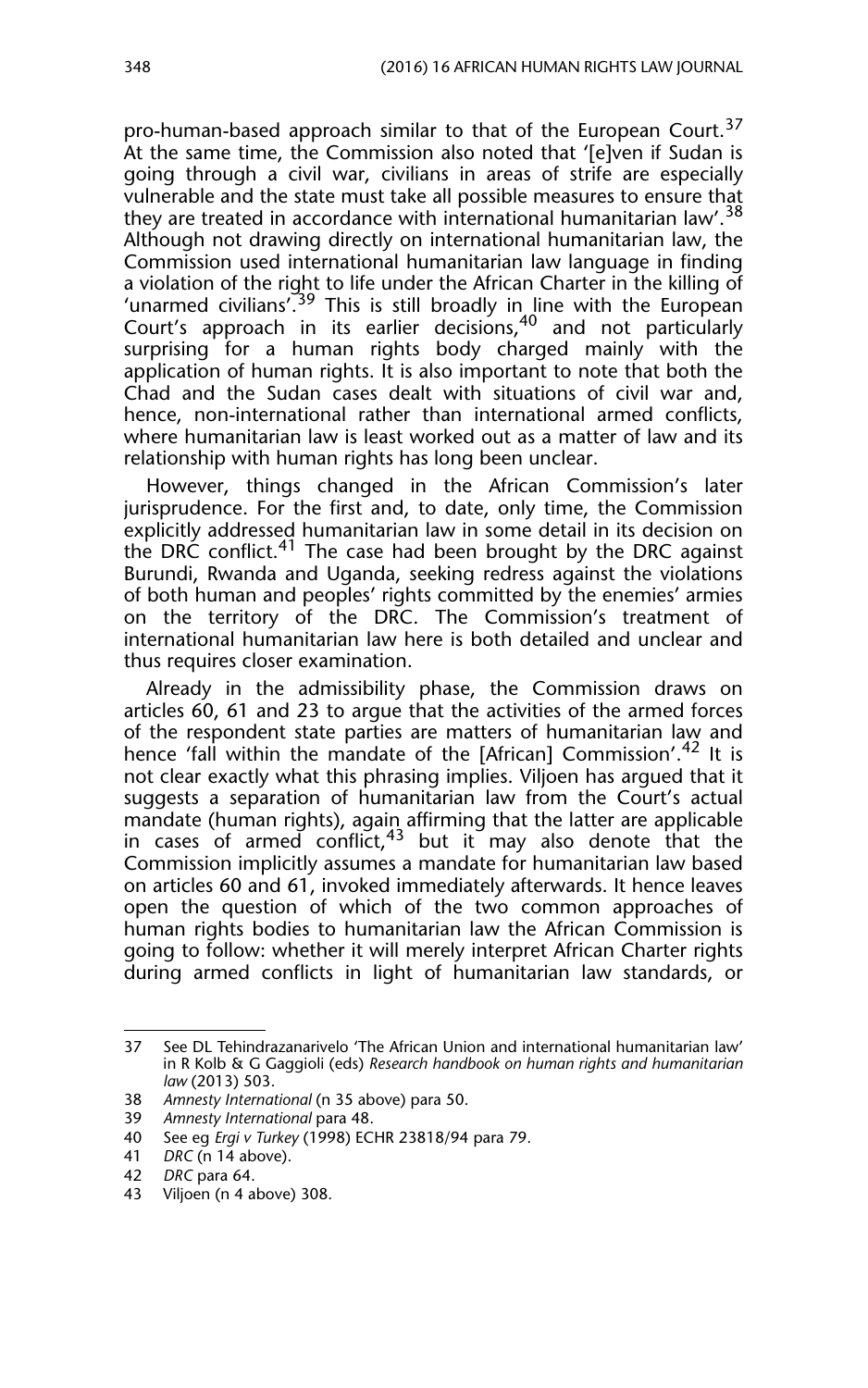whether it will directly apply humanitarian law through articles 60 and 61.

In the following discussion on the merits, the African Commission continues oscillating between these two approaches. In doing so, it closely mirrors the Inter-American Court's approach in the *Bámaca-Velazquez* decision, where the Inter-American Court similarly argued that it would take the Geneva Conventions into consideration in interpreting the American Convention,  $44$  but at the same time suggested that the Court could find that violations of the Convention *also* violated international humanitarian law.45 Invoking the text of articles 60 and 61, the Commission initially sets out to follow an interpretive approach, qualifying the Geneva Conventions as general principles of international law falling under article 61 of the African Charter.<sup>46</sup> It proceeds to declare the massacres, rapes, mutilations, mass transfers of populations and looting of peoples' possessions committed in the DRC as 'inconsistent' with the Fourth Geneva Convention and Additional Protocol I and subsequently 'also' as violations of the African Charter right against discrimination and right to life. It is, therefore, not entirely clear whether these acts constitute Charter violations merely on the basis of article 61 or more broadly of certain Charter rights read in light of the instructions of article 61.

The subsequent arguments on the merits then shift back and forth between a more independent international humanitarian law analysis on the basis of article 61 and an interpretive approach that reads African Charter rights in light of international humanitarian law. The African Commission engages in comparative detail with individual provisions in the Geneva Conventions, finding multiple violations of humanitarian law, which are classified as African Charter violations *merely* on the basis of articles 60 and  $61:^{47}$ 

The raping of women and girls, as alleged and not refuted by the respondent states, is prohibited under article 76 of the First Protocol Additional to the Geneva Conventions of 1949, which provides that 'women shall be the object of special respect and shall be protected in particular against rape, forced prostitution and any form of indecent assault. It also offends both the African Charter and the Convention on the Elimination of All Forms of Discrimination against Women; and on the basis of articles 60 and 61 of the African Charter find the respondent states in violation of the Charter.

This suggests that rather than reading African Charter rights merely in light of international humanitarian law, the African Commission treats international humanitarian law essentially as a part of the Charter, incorporated by article 61. This impression is reinforced in the following analysis, where the Commission again analyses the same acts, but this time in light of both international humanitarian law *and*

<sup>44</sup> *Bámaca Velásquez* (n 3 above) para 209.

<sup>45</sup> *Bámaca Velásquez* para 208.

<sup>46</sup> *DRC* (n 14 above) paras 70 & 78.

<sup>47</sup> *DRC* para 79.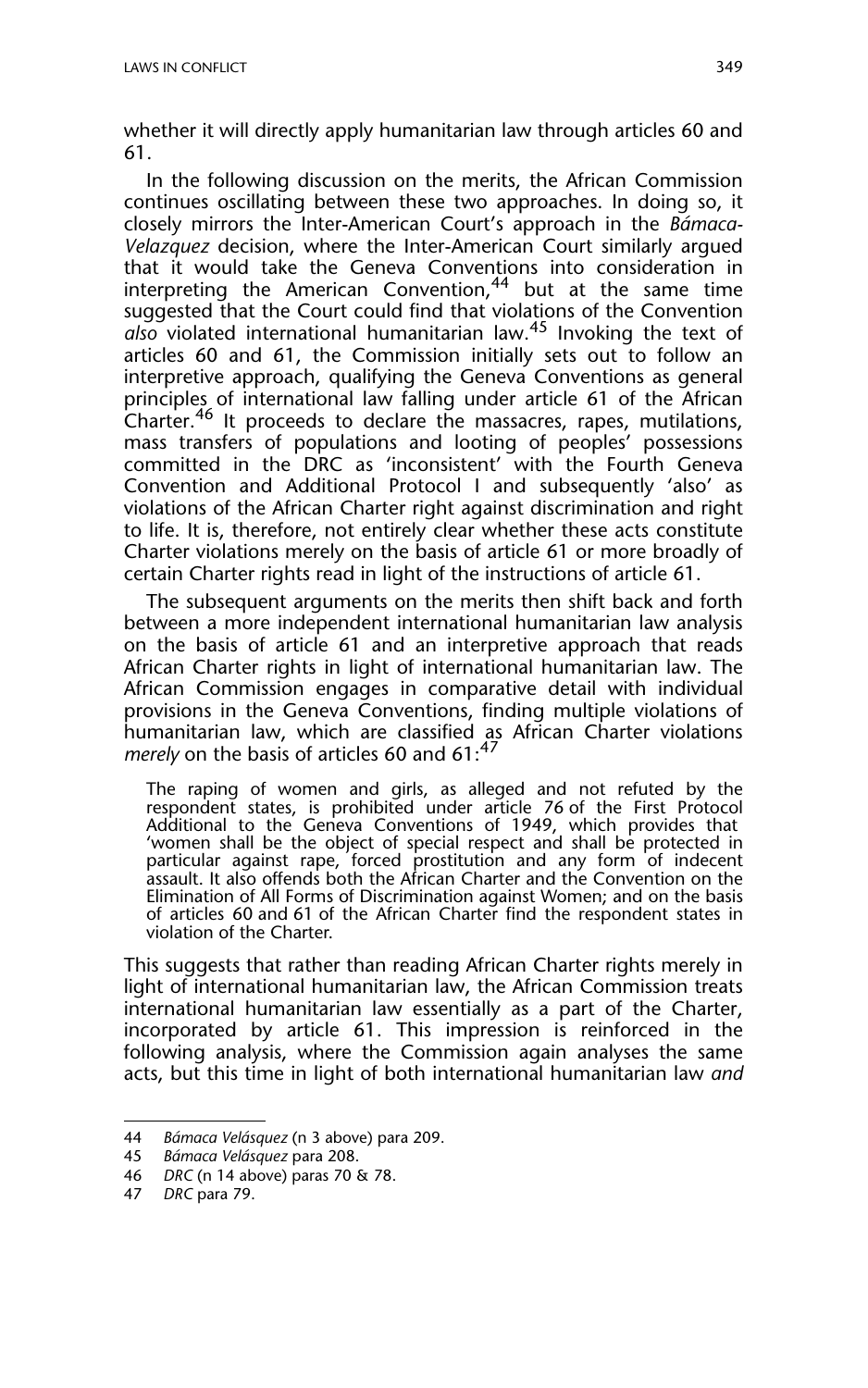African Charter rights. In this vein, for example, it qualifies the mass burial of victims of the conflicts as a violation both of the right to cultural development in article 22 of the African Charter and *additionally* as prohibited under article 34 of the Additional Protocol I and, hence, as a violation of the African Charter on the basis of articles 60 and 61.

Other passages in contrast are again more ambiguous, leaning perhaps towards a more interpretive approach, such as the analysis of the besieging of a hydroelectric dam, where the African Commission seems to use international humanitarian law to give content to a provision of the African Charter, namely, article 23. However, even here its formulation is vague at best:<sup>49</sup>

As noted previously, taking article 56 [of the Additional Protocol I to the Geneva Conventions] quoted above into account and by virtue of articles 60 and 61 of the African Charter, the [African] Commission concludes that in besieging the hydroelectric dam in Lower Congo province, the respondent states have violated the [African] Charter … By parity of reason, and bearing in mind articles 60 and 61 of the [African] Charter, the respondent states are in violation of the said Charter with regard to the just noted article 23 [of the African Charter].

Some paragraphs later, the destruction of the dam is additionally and, rather in passing, also qualified as a violation of the Charter's right to property.<sup>50</sup>

Given this, it is doubtful whether it is correct to conclude that 'the African Commission has found only violations of human rights law, but in so doing, has sought interpretive guidance from international humanitarian law'.<sup>51</sup> even though – as will be argued below – this conclusion represents a better, that is, legally more plausible reading of the African Charter. However, if the Commission really were taking only international humanitarian law into account in interpreting human rights, one would expect to see a different kind of legal analysis that starts out with the human rights provision in question and then draws on international humanitarian law to give content to this provision, in discussing its scope or limitations. One would, for example, expect to see the Commission analyse whether the destruction of the dam violates the right to property or, for that matter, the right to national and international peace and security. The first question in this regard would presumably be whether the dam constituted public or private property and if the first, whether public property enjoys protection under the African Charter. In this latter regard, the African Commission might then have drawn on article 23 of the Hague Convention with its qualified protection of the 'enemy's property' to argue for a broad reading that includes public property.

<sup>48</sup> *DRC* para 87.

<sup>49</sup> *DRC* paras 84-85.

<sup>50</sup> *DRC* para 88.

<sup>51</sup> Viljoen (n 4 above) 314.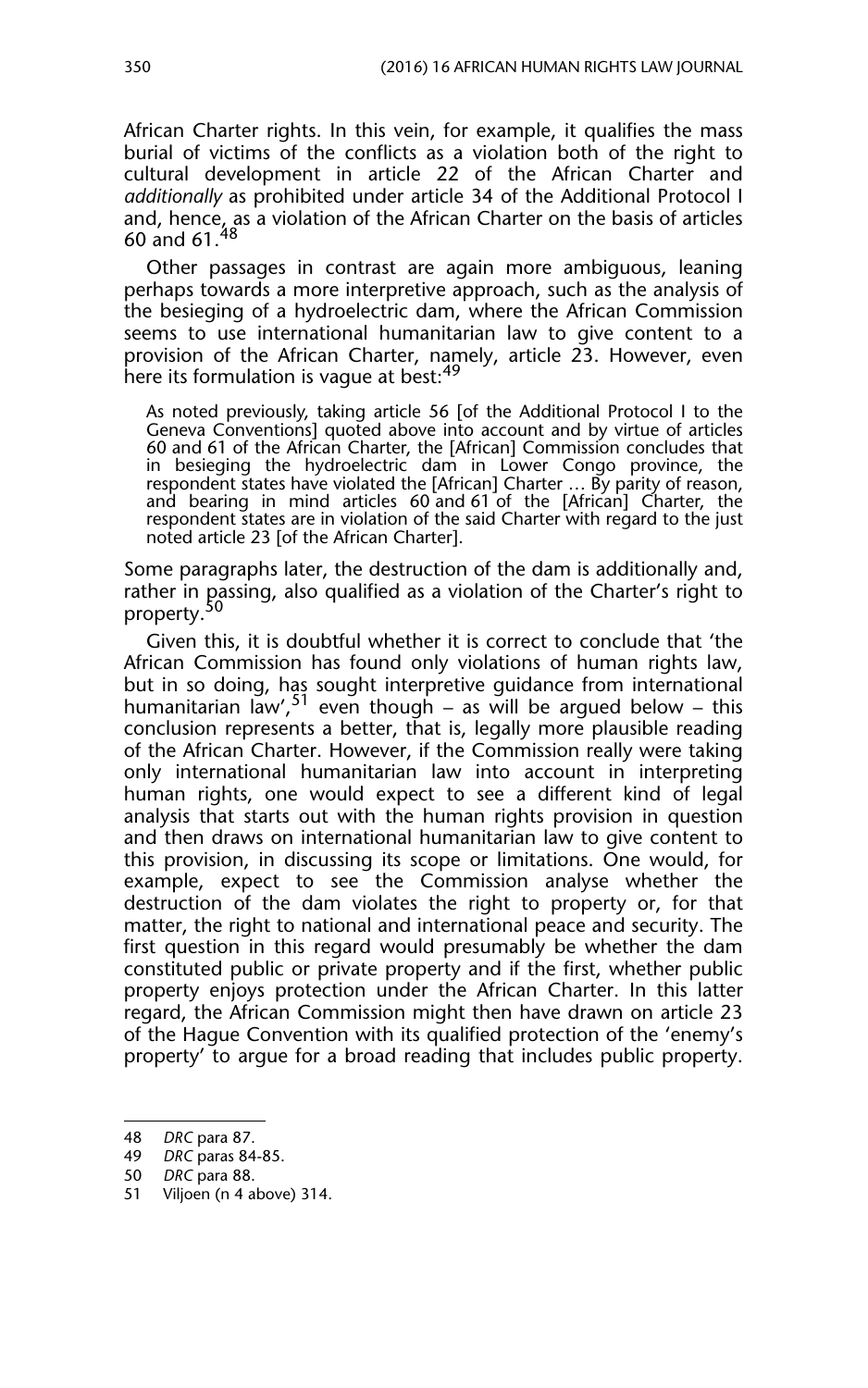In the next step, one would expect the Commission to engage with the question whether the right to property could have been limited as a matter of general interest to the community. Again, the Commission might now have taken the limitations of the Hague Conventions for cases of military necessity into account. Alternatively, if the Commission wanted to base its argument on article 23, one would expect some more detailed analysis of what peace and security implies, drawing only in the second step on international humanitarian law. But none of this really matches the Commission's approach. Instead, the international humanitarian law analysis of particular acts more often than not stands by itself. There is either no explanation of how and why the Commission incorporates international humanitarian law within a particular African Charter right where one would have expected a much more detailed legal analysis of the Charter right in question, or the Commission straightforwardly qualifies violations of international humanitarian law as Charter violations under articles 60 and 61. The destruction of the hydroelectric dam, for example, is qualified three times as an African Charter violation: once on the basis of articles 60 and 61 alone (drawing on article 56 AP I of the Geneva Conventions) and not on the basis of other substantive Charter rights, and twice in terms of particular (substantive) Charter rights, of article 23 as interpreted in light of international humanitarian law and of article 14 on its own.

The direction changes again in a later decision on the Darfur conflict, where the African Commission once again takes a more interpretive approach.<sup>52</sup> Dealing with abuses of the civilian population in Darfur, it falls back on its initial position of avoiding any explicit reference to humanitarian law, merely drawing on international humanitarian law language: Recognising that an 'armed conflict'<sup>53</sup> has taken place in Darfur, it incorporates in its reasoning explicit references to the humanitarian law principle of distinction, pointing out that '[t]he respondent state, while fighting the armed conflict, targeted the civilian population, instead of the combatants. This in a way was a form of collective punishment, which is prohibited by international law.'

The differences between these decisions demand explanation. The most likely reply may be that Commission members either did not engage sufficiently with this question at all, or perhaps that their composition had changed between the two cases and that the new members simply took a different position on the issue. However, given the ambiguous approach to international humanitarian law even within individual decisions themselves, it seems more likely that the Commission has simply not yet developed a firm stance on the role of international humanitarian law in its jurisprudence. One should,

<sup>52</sup> *Sudanese Human Rights Organisation & Another v Sudan* (2009) AHRLR 153 (ACHPR 2009) (*Darfur* case).

<sup>53</sup> *Darfur* case (n 52 above) para 201.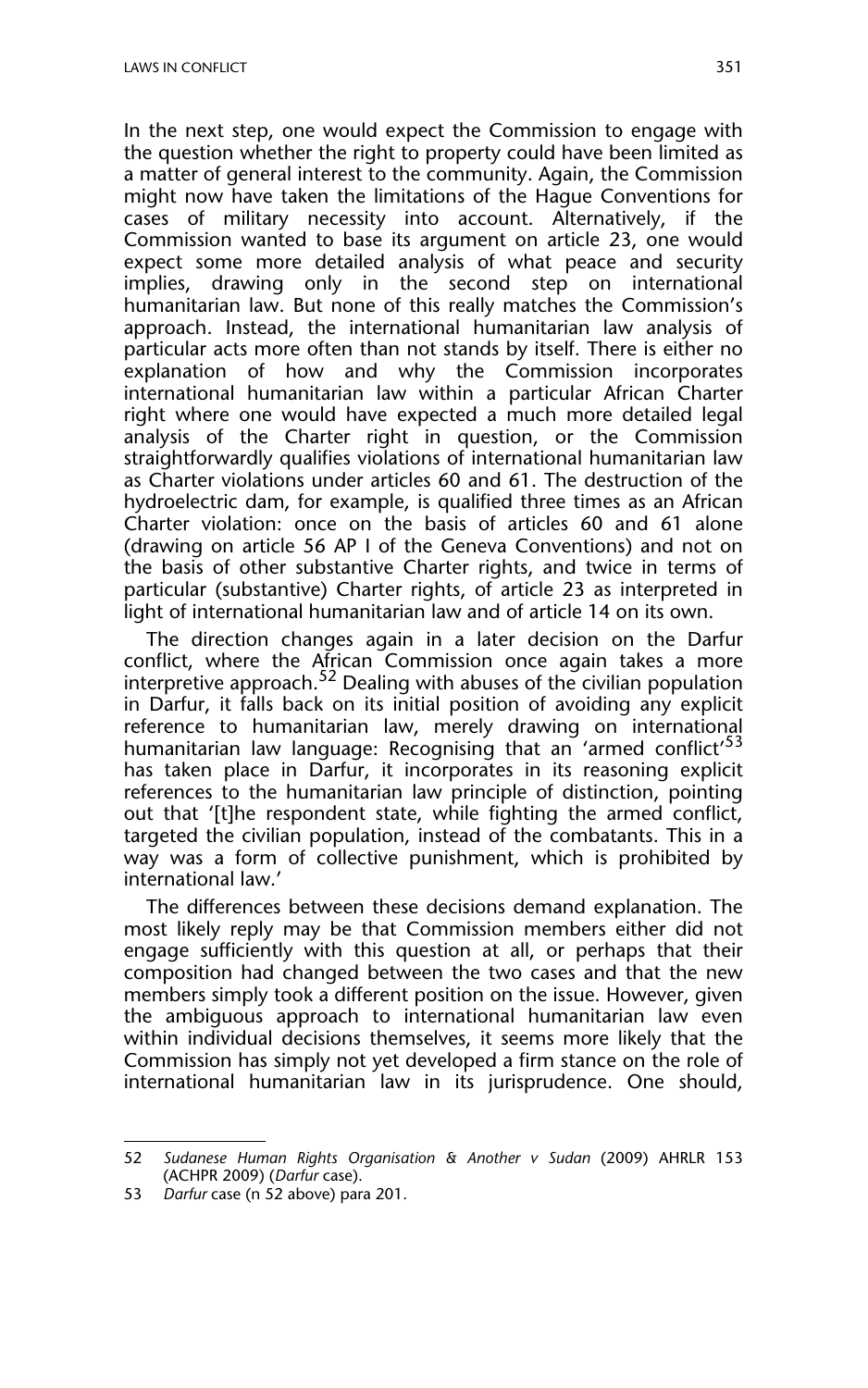therefore, be wary of treating either the *DRC* or the *Darfur* decision as firmly established judicial doctrine.

#### **2.2 African Court on Human and Peoples' Rights**

The African Court came into operation in 2006. Since then, it has only decided a handful of cases, which partly reflects the fact that some states have not yet ratified the African Court Protocol and even fewer have accepted that individuals may directly access the Court.<sup>54</sup> There are now plans to merge the African Court with the African Court of Justice, which will have jurisdiction over criminal justice issues as well.<sup>55</sup> It remains to be seen whether the new institution will become more relevant.

So far, only one decision of the African Court, a referral from the African Commission, addresses a situation of armed conflict, namely, its decision on provisional measures against Libya.<sup>56</sup> Although the decision makes mention of the fact that the African Peace and Security Council condemned the use of force in Libya 'in violation of human rights and international humanitarian law',  $5^{\frac{1}{2}}$  the Court does not itself draw on international humanitarian law. This may be due in part to the fact that the decision only deals with provisional measures and follows a minimalist French style of legal reasoning. It does, however, call on Libya to end actions contrary to both the African Charter and 'other international human rights instruments to which it is party'. Of course, this raises the question whether the Geneva Conventions and additional protocols may be considered as 'other international human rights instruments' in this context, on which the Court is explicitly allowed to draw under article 3 of its Protocol. The African Commission's assessment in the *DRC* decision suggests that the Geneva Conventions do not qualify as human rights treaties, but instead are other international treaties or at least general principles of international law. On the other hand, one may argue for a more generous reading focusing on the purpose of the relevant treaty or at least particular clauses and, therefore, qualify at least some parts of

<sup>54</sup> For a table of ratifications, see http://www.achpr.org/instruments/courtestablishment/; see also F Viljoen 'From a cat into a lion? An overview of the progress and challenges of the African human rights system at the African Commission's 25 year mark' (2013) 17 *Law, Democracy and Development* 298 307- 309.

<sup>55</sup> See Protocol on the State of the African Court of Justice and Human Rights, http:// www.interights.org/userfiles/Documents/MergedCourtProtocol.pdf 30 July 2016). For an early assessment, see M Otieno *'The Merged African Court of Justice and Human Rights (ACJ&HR) as a better criminal justice system than the ICC: Are we finding African solutions to African problems or creating African problems without solutions?'* 3 June 2014, published in SSRN http://ssrn.com/abstract =2445344 (accessed 30 July 2016).

<sup>56</sup> *African Commission on Human Rights v Great Socialist People's Libyan Arab Jamarihiya* (2011) App 4/11.

<sup>57</sup> *Libyan Arab Jamarihiya* (n 56 above) para 21.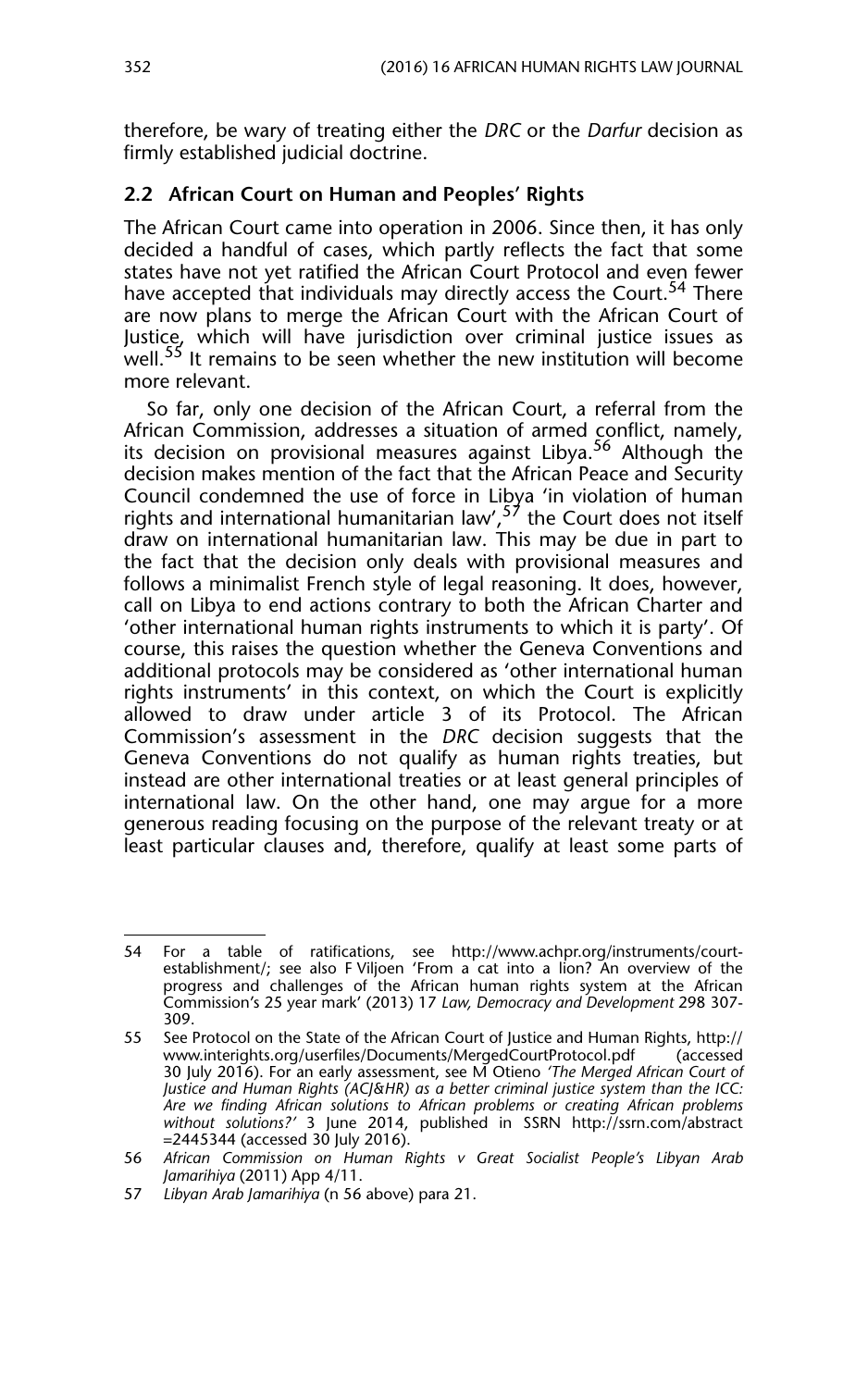humanitarian law as a 'human rights instrument', as Viljoen suggests.<sup>58</sup> In either case, the Court can at least rely on articles 60 and 61 of the African Charter and thus draw on other sources of international law if it does not directly apply them in its jurisprudence.

## **3 Recommendations**

The current approaches to humanitarian law of both the African Commission and Court leave room for improvement. First of all, the Commission should develop a more coherent and consistent approach to international humanitarian law. While other international bodies also struggle with this task, a more consistent approach would be especially useful in the African context and in light of the Commission's collaborative role with the Peace and Security Council of the AU (PSC), which has recently taken on a broad peace-keeping mandate.<sup>59</sup> Since the PSC has so far not developed a consistent doctrine of its own with regard to the relationship between international humanitarian law and human rights in peacekeeping missions,<sup>60</sup> the African Commission is institutionally well-suited to provide guidance in this regard. The same may be true for the African Court, particularly if its merger with the African Court of Justice proceeds, which seems to be unclear at the moment as states seem reluctant to proceed with ratification.<sup>61</sup>

The next question must be what approach to international humanitarian law is most appropriate under the African Charter. Insofar as current decisions either ignore international humanitarian law entirely or apply it more or less directly through article 61, they are hard to square with the text of the Charter. Ignoring international humanitarian law disregards the clear instruction in article 61 ('shall') to take international law, such as humanitarian law, into consideration. This also presents an important counter-argument to those who are skeptical of any application of international humanitarian law by human rights bodies for reciprocity reasons,

<sup>58</sup> Viljoen (n 4 above).

<sup>59</sup> Arts 6(d) and 7 of the Protocol Relating to the Peace and Security Council (PSC) of the African Union for the Peace and Security Council's mandate, and art 19 of the Protocol for its relationship with the African Commission on Human and Peoples' Rights.

<sup>60</sup> J Fowkes 'The relationship between international humanitarian law and IHRL in peacekeeping operations: Articulating the emerging AU position' (unpublished manuscript, on file with author).

<sup>61</sup> See http://www.theeastafrican.co.ke/news/Mixed-reactions-to-Kenya-s-push-toestablish-African-court/-/2558/2616388/-/12dkljgz/-/index.html. However, there have been recent attempts by the AU to expedite the ratification process. See eg http://trendingnewsroom.com/readfeed/1361/african-states-move-to-create-acourt-to-replace-icc (accessed 30 July 2016).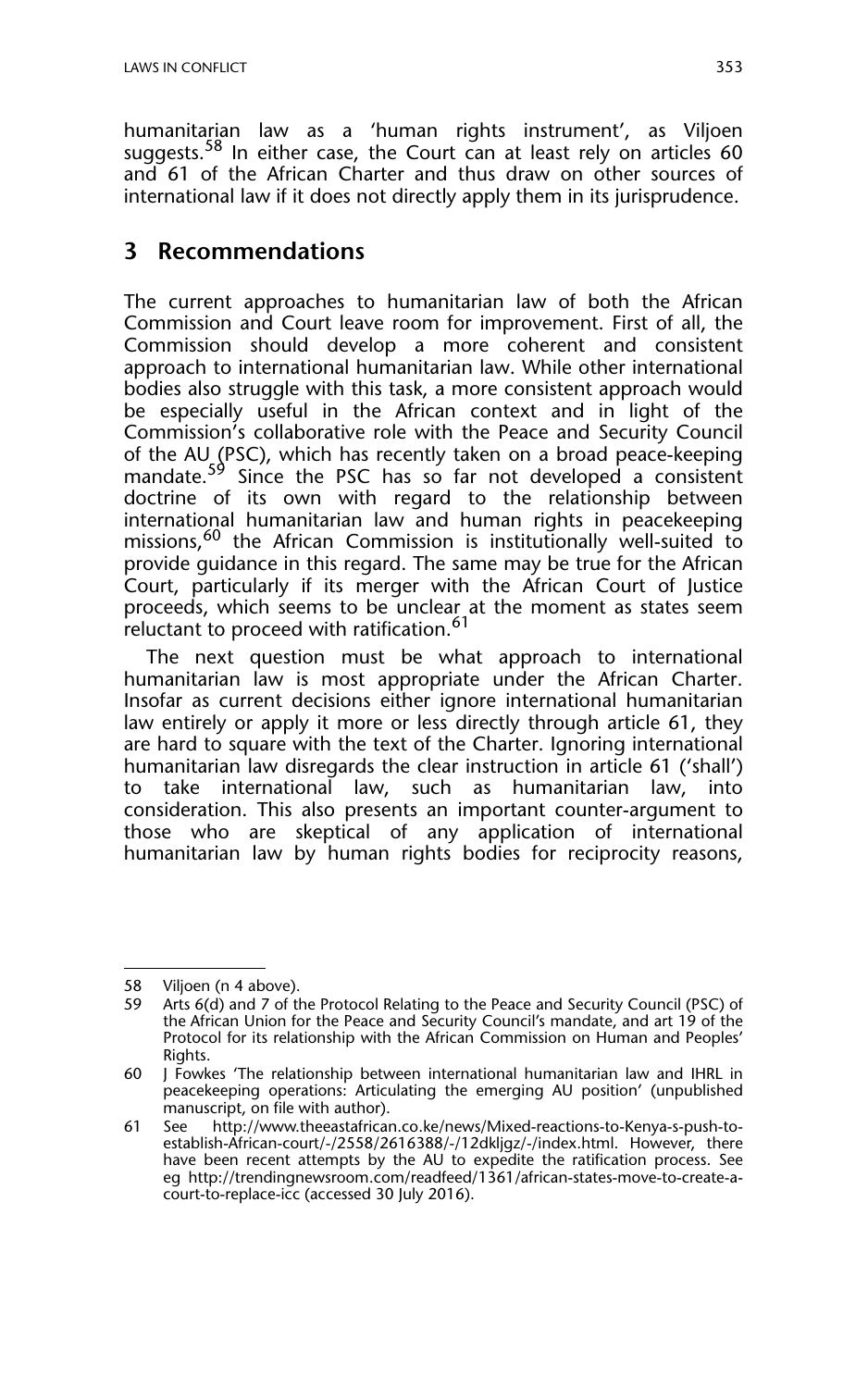given that such bodies can only hold states, but not non-state actors, accountable.<sup>62</sup> However, the rather free-wheeling, direct application of international humanitarian law observed in parts of the *DRC* decision is similarly problematic with regard to the text of the African Charter. To take international law into consideration 'as subsidiary measures to determine the principles of law' (article 61) implies that an interpretive process is already ongoing. According to article 61, humanitarian law can, therefore, play only a *subsidiary* role; it can help to fill gaps and give content to what are otherwise often vague Charter provisions and thus assist with their application in concrete cases.<sup>63</sup> Article 61 mirrors the similarly-phrased article 31(3)(c) of the Vienna Convention. Although the exact meaning and scope of article 31(3)(c) are contested, it is not usually understood to provide a means to apply other treaties directly or indeed to replace provisions of one treaty by the rules and principles of another treaty.<sup>64</sup>

Yet, text and doctrine are not everything in legal interpretation. The interpretive approach suggested by the language of the African Charter has in the European system created problems when the two bodies of law conflict, with the European Court not infrequently applying human rights in the context of armed conflict where international humanitarian law may be more appropriate. In doing so, it risks overstretching the limits of what states can and are in practice willing to do in a situation of armed conflict. Some commentators have, therefore, called on the European Court to apply the *lex specialis* rule in favour of international humanitarian law during armed conflicts, even if this may mean that the Court cannot exercise its jurisdiction in every case.65 The recent *Hassan* decision has now found a way around this dilemma with its reliance on the government's explicit pleading to modify or disapply Convention rights in light of

<sup>62</sup> R Provost 'Reciprocity in human rights and humanitarian law' (1994) 65 *British Yearbook of International Law* 383. However, it is important to keep in mind that, according to established precedent, the African Charter applies both in times of peace and armed conflict. The reciprocity argument in this context would mainly serve to increase (one-sided) obligations for state parties who are bound by the (usually) higher standards of Charter rights as opposed to international humanitarian law.

<sup>63</sup> See also SS Yeshanew 'Treaty interpretation in the African regional human rights system: Streamlining the "conventional" and the "special"' (2014) 20 *East African Journal of Peace and Human Rights* 1-17.

<sup>64</sup> See eg C McLachlan 'The principle of systemic integration and article  $31((3)(c)$  of the Vienna Convention' (2005) 54 *International and Comparative Law Quarterly* 279; RK Gardiner *Treaty interpretation* (2015) 289; for an overview over the recent debate, see also the report on the ASIL panel 'Everybody come together over me: Systematic integration and Vienna Convention art 31(3)(c)' by I Khan, ASIL cable, 16 April 2014, https://www.asil.org/blogs/everybody-come-together-over-mesystematic-integration-and-vienna-convention-art-313c (accessed 30 July 2016). The *Hassan* decision of the European Court is not a counter-argument in this context, as the Court explicitly emphasised the government's own pleading as a condition for dis-applying or modifying the Convention in favour of international humanitarian law (*Hassan* (n 2 above)).

<sup>65</sup> Oellers-Frahm (n 2 above) 361; also R Provost *International human rights and humanitarian law* (2005) 349-350.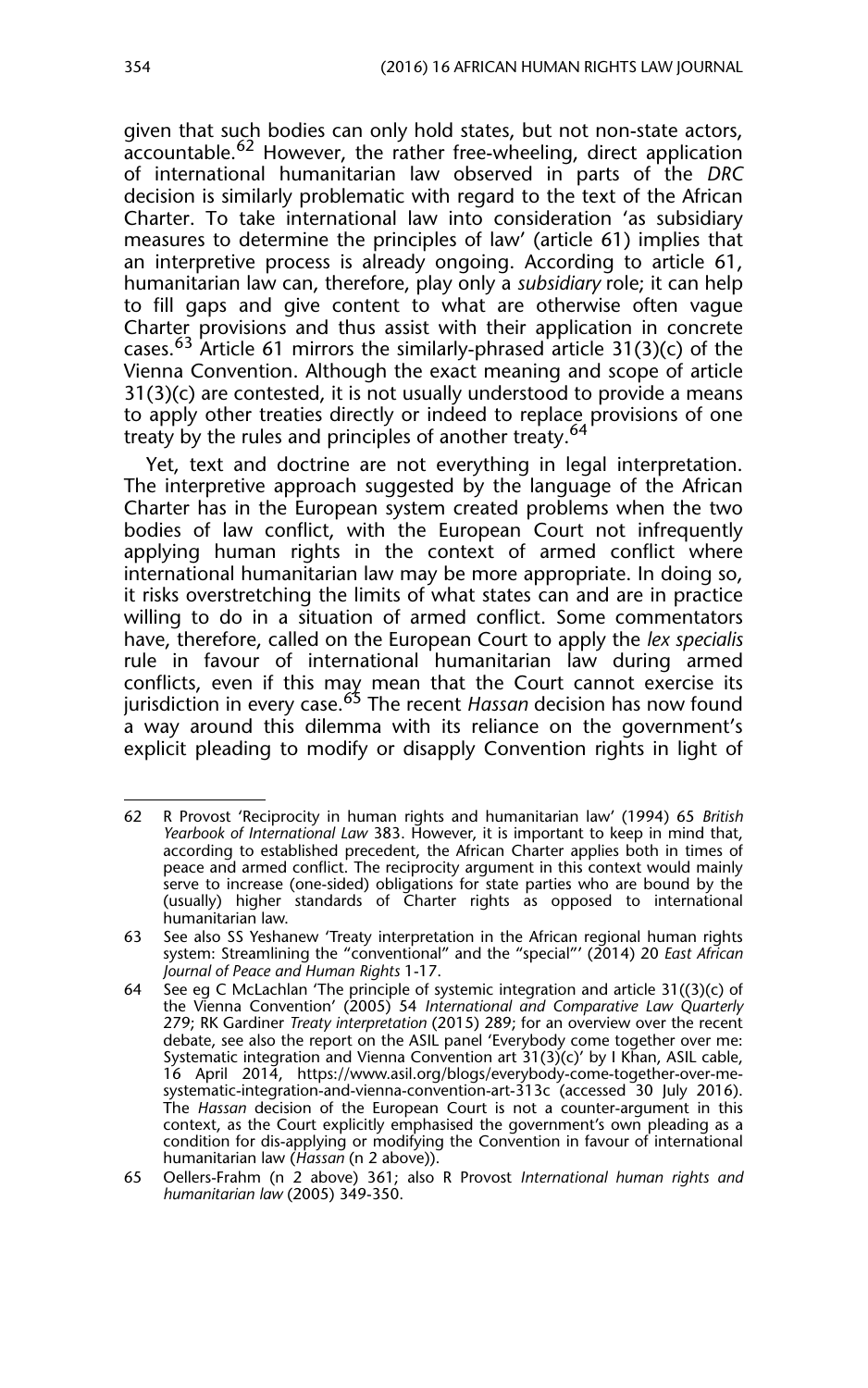international humanitarian law, but it remains to be seen how the Court will deal with situations where such explicit pleading is absent.<sup>66</sup>

In light of these experiences, it is worth enquiring whether the African Commission's more direct application of international humanitarian law in the *DRC* case may not in the long run be better suited as a realistic and international humanitarian law-friendly approach. Such an approach may allow the Commission to recognise conflicts between the two bodies of law where they arise, rather than muddling through them only ultimately to favour African Charter rights, which may not fit the particular situation at hand. This indeed is a risk of the interpretive approach: By staying within the human rights framework, humanitarian law can only be taken into consideration as long as it does not clearly conflict with the language of Charter rights. If it does, Charter rights must necessarily prevail, and it is then that human rights bodies risk adopting unrealistic perspectives on what states are allowed during armed conflict. A direct application of international humanitarian law, in contrast, is less prone to subordinating international humanitarian law to human rights in cases of conflict, but it comes with other risks.

A direct application of international humanitarian law is not only problematic with regard to the text of the African Charter and the African Commission's mandate, but its benefits are also perhaps more questionable in the African than in the European context. Many of the problems under the European Convention have arisen because the European Convention sets out both narrow and detailed textual provisions that make an interpretation of Convention rights in light of international humanitarian law more difficult than elsewhere. In particular, the right to life in article 2 and the right to liberty and security in article 5 of the European Convention are framed in very detailed terms that make it difficult to accommodate more lenient international humanitarian law standards with regard to the killing or detention of combatants, as the jurisprudence of the European Court demonstrates.

In contrast, the African Charter sets out individual Charter rights in comparatively less detail and, in doing so, leaves considerable room to take humanitarian law standards into account, as is evident in the traditional fields where problems arise, namely, the rights to life and liberty. The African Charter merely protects the right to life against arbitrary deprivations and the right to liberty against any deprivation of freedom 'except for reasons and conditions previously laid down by law', similarly ruling out 'arbitrary' arrest or detention.<sup>67</sup> In determining what counts as an arbitrary deprivation of life or liberty,

<sup>66</sup> The long-awaited judgment of the European Court in *Georgia v Russia (II)*, App 38263/08 is supposed to shed light on this question.

<sup>67</sup> See art 4 (right to life) and art 6 (right to liberty) of the African Charter on Human and Peoples' Rights.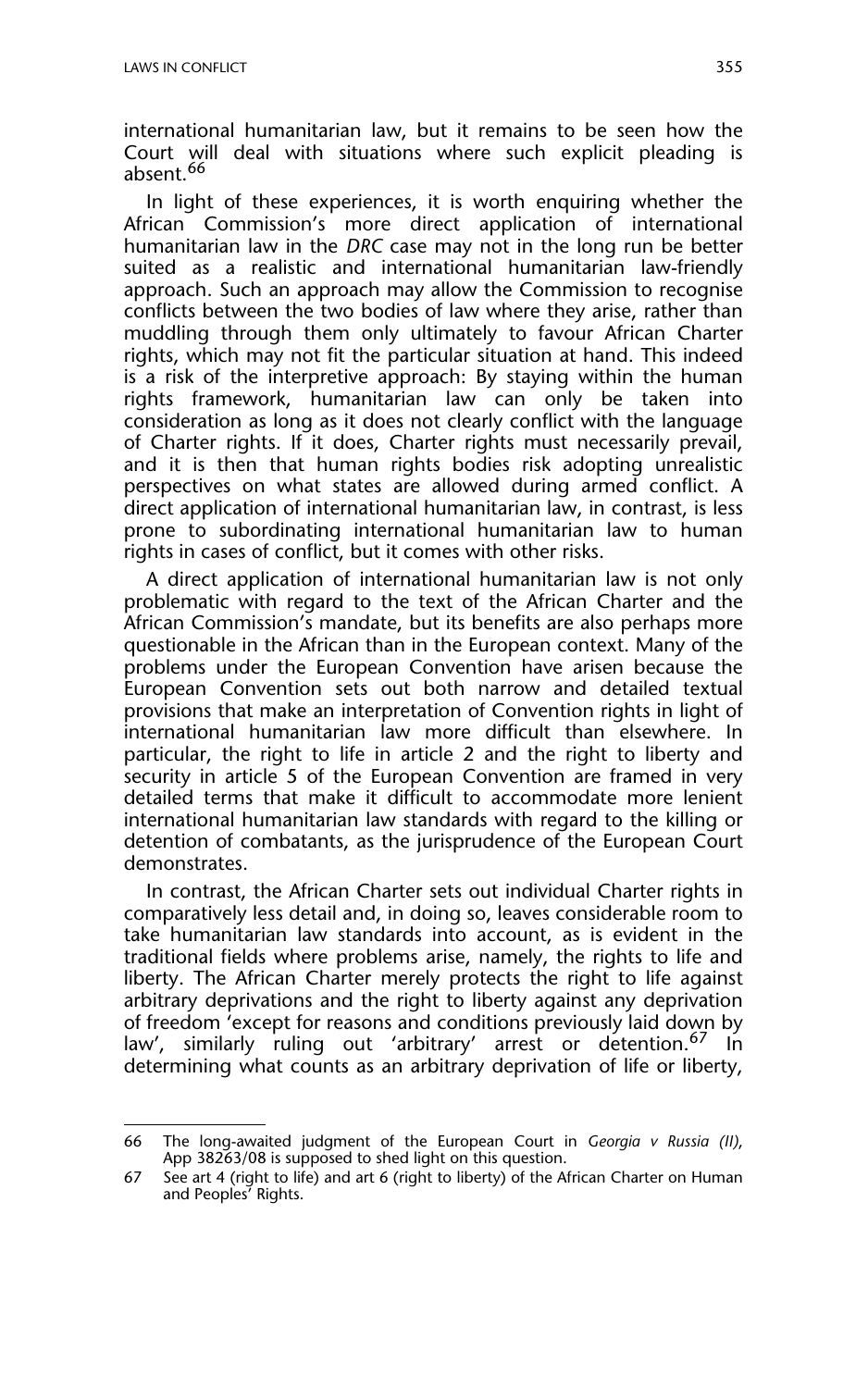the African Commission is, therefore, free to take the Geneva Conventions and Additional Protocols as well as customary international humanitarian law into account. In doing so, it can rely on the ICJ precedent in the *Nuclear Weapons* case:<sup>68</sup>

The test of what is an arbitrary deprivation of life, however, then falls to be determined by the applicable *lex specialis*, namely, the law applicable in armed conflict, which is designed to regulate the conduct of hostilities.

A potential hurdle to reading international humanitarian law into African Charter rights may, however, be article 7 of the Charter which entails a general right to have one's cause heard, comprising 'the right to an appeal to competent national organs against acts of violating his fundamental rights as recognised and guaranteed by conventions, laws, regulations and customs in force' and article 4, 'the right to be tried within a reasonable time by an impartial court or tribunal'. It, therefore, envisages a more classical law enforcement model and has been read by the Commission more broadly as a right to fair trial,<sup>69</sup> limiting, among others, the jurisdiction of military tribunals to 'offences of a pure military nature committed by military personnel'.<sup>70</sup> How, then, does this square with articles 5 and 21 of the Third Geneva Convention, which allow for the detention of prisoners of war until the end of hostilities, granting only a right to a status determination by a 'competent tribunal', and of civilians for security reasons under articles 78 and 43 of the Fourth Geneva Convention, which is subject only to periodical review and appeal by an 'appropriate court or administrative body'?

The answer is that it does. For once, it seems already doubtful whether article 7(1)(a) is applicable to international armed conflicts, given that its wording ('competent *national* bodies') is clearly tailored to domestic rights violations. Even if we assume that it applies, the wording ('bodies') does in itself not necessarily require more than a status review board for prisoners of war or an 'administrative body' with regard to the security detention of civilians. Insofar as the Commission has understood article 7 more broadly as the right to a fair trial, limiting, *inter alia*, the jurisdiction of military commissions which will typically be involved in status reviews for prisoners of war and security detention for civilians, it is important to emphasise that it has done so in the context of criminal convictions. It is, therefore, not in conflict with the Geneva Conventions as long as such bodies are not pronouncing criminal sentences. Of course, this does not mean that military review boards should not be structured and staffed in such a way as to guarantee sufficient fairness and impartiality. Indeed,

<sup>68</sup> *Nuclear Weapons* (n 18 above).

<sup>69</sup> C Heyns 'Civil and political rights in the African Charter' in MD Evans & R Murray (eds) *The African Charter on Human and Peoples' Rights: The system in practice, 1986-2000* (2002) 155-163.

<sup>70</sup> *Dakar Declaration on the Right to a Fair Trial in Africa*, adopted through Res 41 (XXVI) 99 Resolution on the Right to Fair Trial and Legal Aid in Africa, 15 November 1999, and recommendations.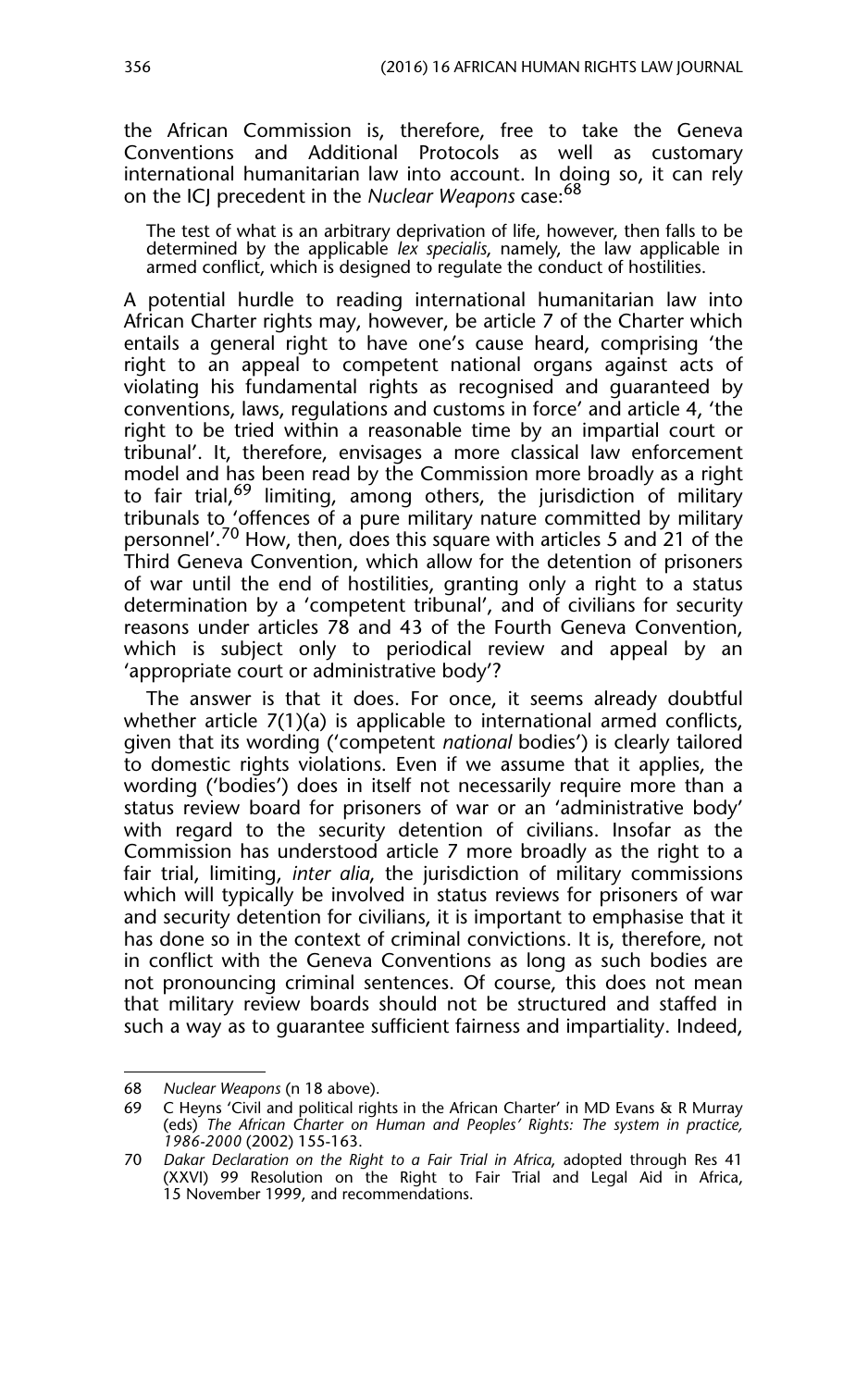they must, as the International Committee of the Red Cross (ICRC) commentary on article 43 GC IV confirms.<sup>71</sup> Last but not least, the more specific standards required by the Geneva Conventions, such as periodic review, can be accommodated in the interpretation of article 7.

The situation in non-international armed conflicts is different insofar as there is no explicit legal basis for detention in Additional Protocol II, though it is contested whether the\_rules for international armed conflicts may by analogy apply here.<sup>72</sup> In either case, conflicts with article 7 of the African Charter are unlikely to arise. As has been seen, article 7 leaves room for an (analogous) application of the Geneva rules on detention. In all other cases domestic law must conform to article 7 standards. If one selects the humanitarian law route, however, it seems appropriate in non-international armed conflicts to adopt a human rights-friendly reading of the relevant norms and add, along the lines of the European Court's recent *Hassan* decision, that there must also be 'sufficient guarantees of […] fair procedure to protect against arbitrariness'.<sup>73</sup>

Finally, like any human rights instrument, the African Charter allows for limitations of rights. Of the three rights discussed here, only the right to liberty contains an explicit limitation requirement, namely, that deprivations of liberty must be in accordance with the conditions previously laid down by law. This broad formulation may suggest that states have wide leverage to curtail the right to liberty, but the African Commission has refused to adopt a broad understanding of this clause as a general 'claw-back' clause. Instead, it has read this formulation more narrowly, requiring in particular that international rather than domestic legal standards must be satisfied, referring to articles 60 and 61 of the Charter. Commentators have taken this as a broader reference to international practice, requiring in addition that domestic limitations meet proportionality standards in being necessary and proportionate to the interest protected.<sup>74</sup>

This ultimately points in the same direction as article 27 of the African Charter, for even though the Charter does not contain an explicit general limitation clause, the African Commission has *de facto* turned article 27 into such a clause. Providing that rights 'shall be exercised with due regard to the rights of others, collective security, morality and common interest', the Commission has read article 27 to

<sup>71</sup> ICRC commentary to art 43 of the Geneva Convention IV, https://www.icrc.org/ applic/ihl/ihl.nsf/Comment.xsp?viewComments=LookUpCOMART&articleUNID= A0FD86E2FBA558E0C12563CD0051BD2C (accessed 30 July 2016).

<sup>72</sup> See the recent debate on the decision of the British High Court in *Serdar Mohammed v Ministry of Defence* [2014] QB EWHC 1369; on the EJIL blog, eg by M Milanovic 'High Court rules that the UK lacks international humanitarian law detention authority in Afghanistan' http://www.ejiltalk.org/high-court-rules-thatthe-uk-lacks-ihl-detention-authority-in-afghanistan/ (accessed 30 July 2016). See also *Al Jedda* (n 9 above).

<sup>73</sup> *Hassan* (n 2 above) para 106.

<sup>74</sup> Heyns (n 69 above).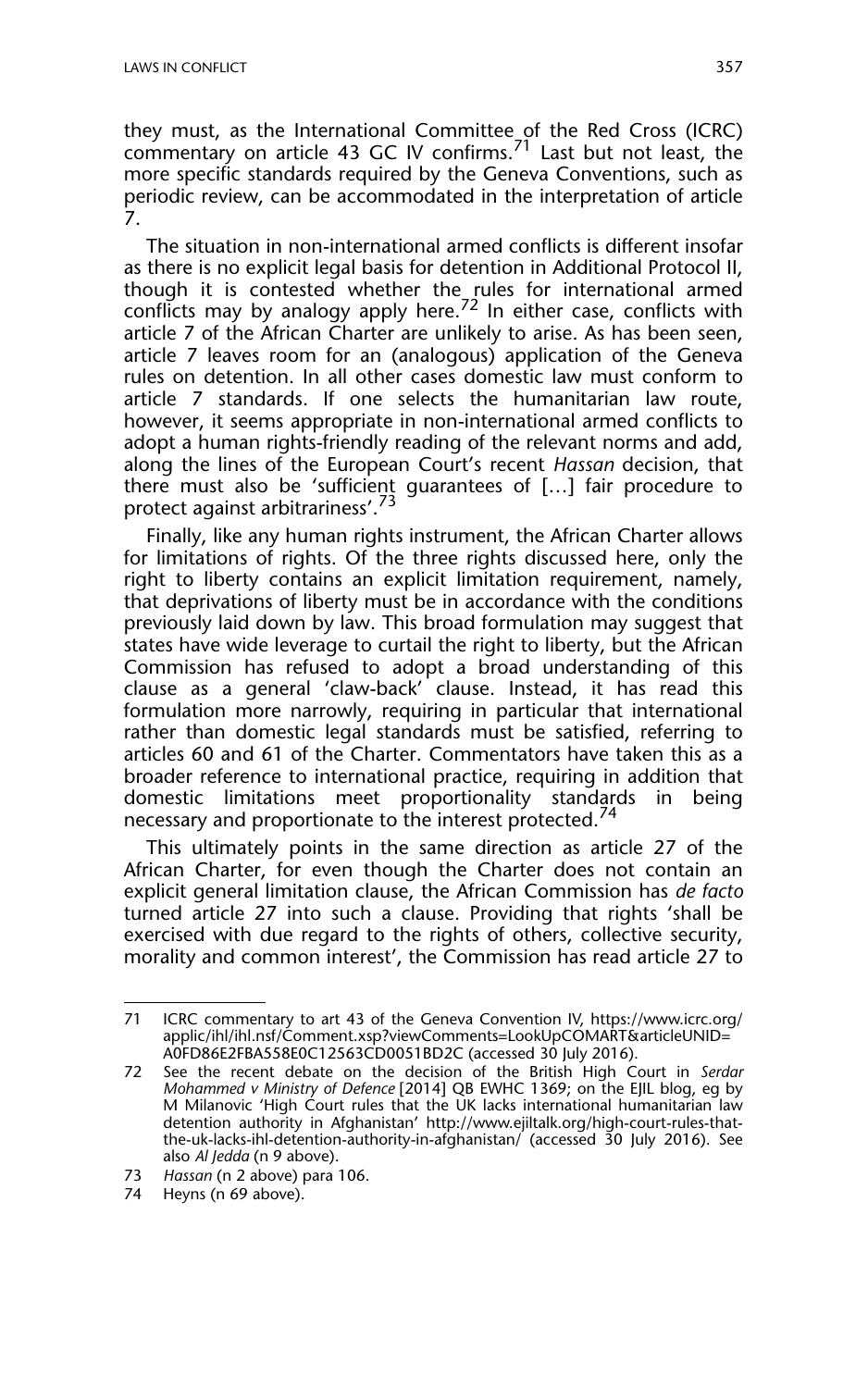stipulate a broader proportionality requirement.<sup>75</sup> In doing so, it has followed the international human rights trend with its approach to proportionality, requiring that limitations be both 'absolutely necessary for the advantages which are to be obtained' and 'strictly proportionate' with them.<sup>76</sup> In addition, the Commission has read article 27(2) of the African Charter to stipulate a sort of essential core guarantee in requiring that the right in question may not become 'illusory'.77

For advocates of international humanitarian law, this is good news: Proportionality offers an assessment of rights limitations that is tied to the aim and purpose of the limitation and is, therefore, broadly suited to deal with situations of both armed conflict and peace. This is not to say that proportionality implies that anything goes – the robust jurisprudence of many constitutional courts employing proportionality shows that this would be in error<sup>78</sup> – but merely that grave circumstances, such as armed conflict, may justify rights infringements that go beyond what is acceptable in times of peace.

Of course, proportionality in a human rights context differs from a proportionality analysis as it is conducted in humanitarian law. This is because international humanitarian law proportionality restricts the goods to be weighed – military advantage versus the (collateral) damage to civilians (article  $51(5)(b)$  of Additional Protocol I) – whereas human rights proportionality has a broader scope which grants protection not only to civilians but also to soldiers, and is in principle open towards considering not only the rights at stake in particular military actions, but also the causes of armed conflict and the broader values involved. Indeed, proportionality is open to a large range of considerations, and this may for some serve as a welcome argument to break down the currently-existing strict boundaries between *ius ad bellum* and *ius in bello*. 79 However, if proportionality in a human rights analysis is broader than under international humanitarian law, this is not to say that under sufficiently war-like circumstances, it cannot be read in the narrower sense of international humanitarian law. After all, not all considerations must be accorded the same weight in the balancing test of proportionality. Therefore,

<sup>75</sup> *Media Rights Agenda & Others v Nigeria* (2000) AHRLR 200 (ACHPR 1998); see also Viljoen (n 4 above) and Heyns (n 69 above).

<sup>76</sup> *Media Rights Agenda* (n 75 above) para 69.

<sup>77</sup> *Media Rights Agenda* para 70. The African Court has broadly followed the African Commission in this approach; see *Tanganyika Law Society & Another* App 9/2011 para 106.1; *Mtikila v Tanzania* African Court on Human and Peoples' Rights App 11/2011 para 107.2.

<sup>78</sup> A Stone Sweet & J Mathews 'Proportionality balancing and global constitutionalism' (2008) 47 *Columbia Journal of Transnational Law* 72; more broadly A Barak *Proportionality: Constitutional rights and their limitations* (2012).

<sup>79</sup> Eg CJ Dunlap 'The end of innocence: Rethinking non-combatancy in the post-Kosovo era' (2000) 14 *Strategic Review* 9; for a critique, S Oeter 'Comment: Is the principle of distinction outdated?' in H von Heinegg et al (eds) *International humanitarian law facing new challenges* (2007) 53.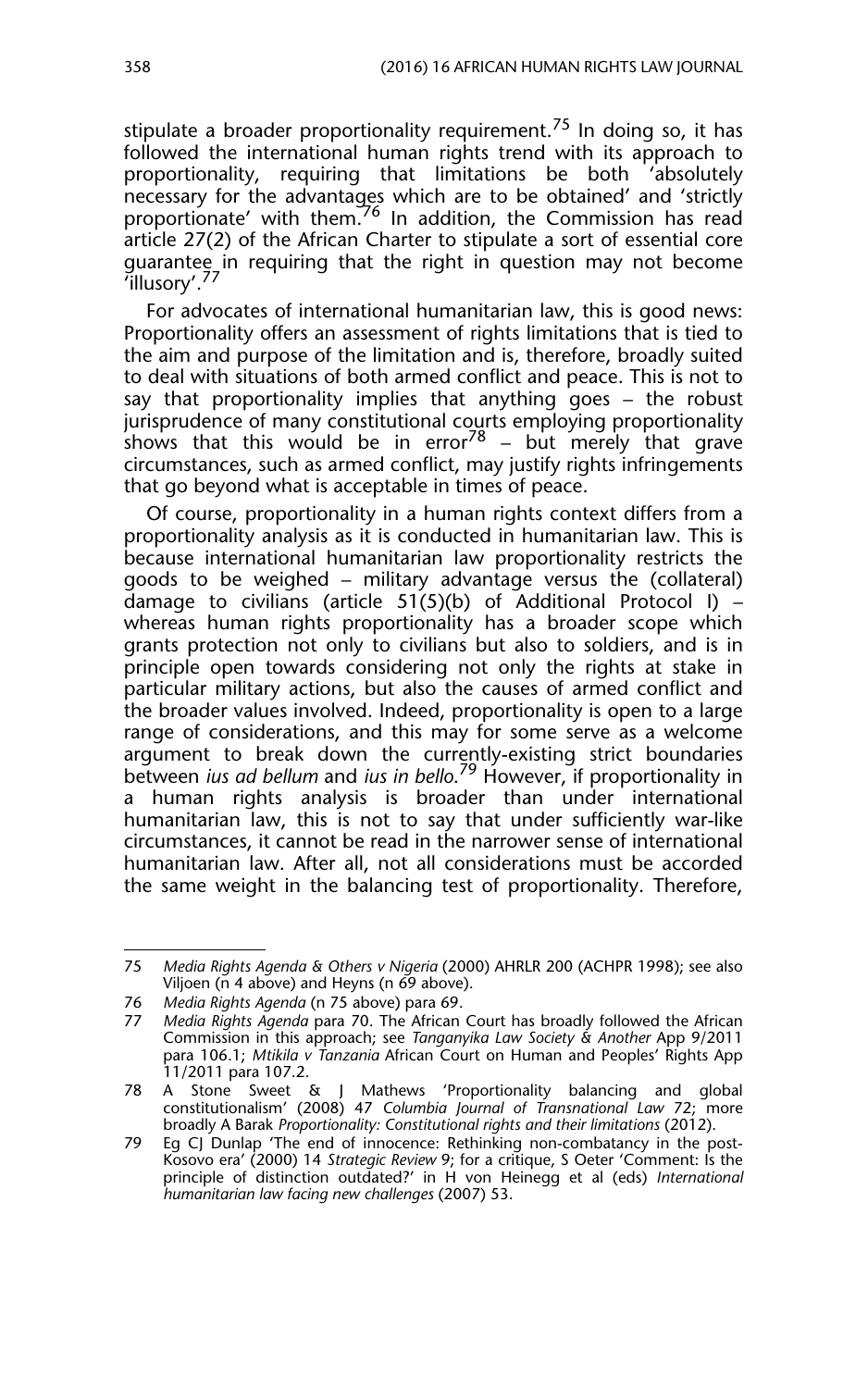one does not necessarily need to go as far as the Israel Supreme Court, which frequently blurs its international humanitarian law and human rights analysis, emphasising that proportionality is both a constitutional principle and a general principle of international law.<sup>80</sup> For even if human rights proportionality differs from international humanitarian law proportionality by increasing the scope of what needs to be taken into account, its results must not necessarily differ from international humanitarian law: While even an enemy soldier's life must be attributed a value under human rights proportionality, it may routinely be outweighed by military advantages in case of an armed conflict. (This may change when child soldiers, whether forcibly recruited or not, are involved, since their right to life will weigh more heavily given their lack of autonomy at the time of their recruitment, but their life, too, may not always outweigh military necessity.)<sup>81</sup> Certainly, the African Commission's additional requirement that a right may not become illusory raises further questions in this regard: Does a soldier's right to life not become illusory if it is routinely subjected to other considerations in an armed conflict? No doubt, good arguments may be found for either side here, yet, if we seek to impose realistic constraints on warfare, much suggests that the answer will, at least in the standard cases, not be a resounding 'yes'.

Particularly during international armed conflict, international humanitarian law can give content to vague human rights provisions, something much needed in this context. Whereas international human rights bodies and courts have by now developed considerable jurisprudence on many human rights issues, the same is not true for the application of human rights in emergency scenarios or during armed conflict. Indeed, the recent discussion on human rights in the 'war on terror' with its very disparate voices from all ends of the political spectrum emphasises that we are still some way from agreeing on what emergencies and terror should mean for human rights protection. In international armed conflicts, however, there is an established body of humanitarian law. Even human rights bodies confronted with such situations would, therefore, do well to draw on the Geneva Conventions and Additional Protocols.

This is somewhat, but not entirely, different for non-international armed conflicts, which are more prevalent in Africa and governed only

<sup>80</sup> *Beit Sourik Village Council v The Government of Israel* Israel Supreme Court, 29 February 2004, HCJ 2056/04 para 38. For a positive assessment of the Israel Supreme Court's approach, see G Nolte 'Thin or thick? The principle of proportionality and international humanitarian law' (2010) 4 *Law and Ethics of Human Rights* 245.

<sup>81</sup> There is surprisingly little literature on this question so far, most of which is concerned with the ethics rather than the law of killing child soldiers in self defence; see eg ME Vaha 'Child soldiers and killing in self-defence: Challenging the "moral view" on killing in war' (2011) 10 *Journal of Military Ethics* 36; from a military practice perspective, see C Borchini et al 'Child soldiers: Implications for US forces' *Marine Corps Warfighting Lab Quantico VA* CETO-005-02 2002.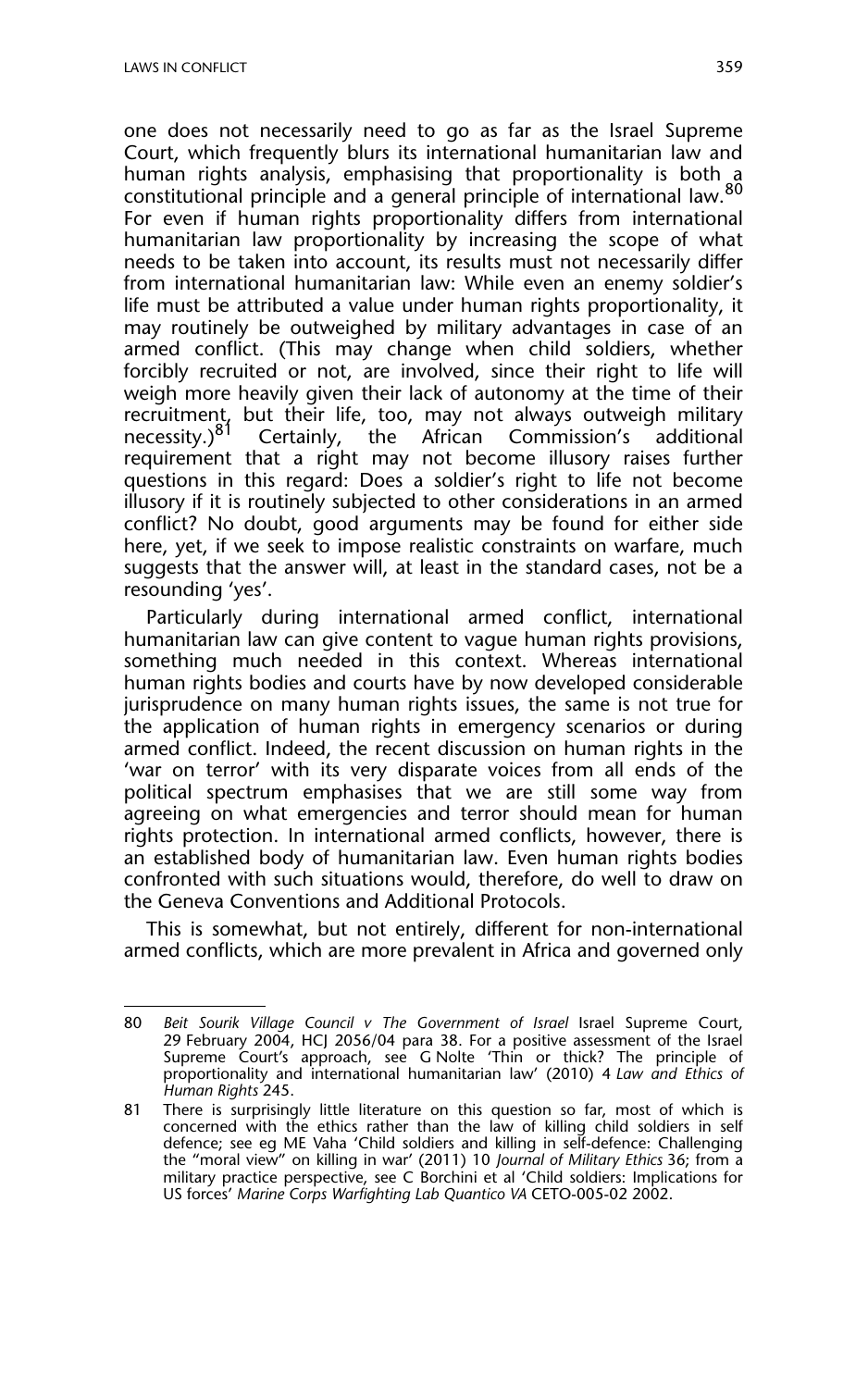by Common Article 3, the Additional Protocol II to the Geneva Conventions as well as a body of customary law, the status of which is, however, often contested. Because explicit written rules are much rarer here, human rights already play an important role in this field. In determining the state of customary law in this area, the ICRC, for example, routinely draws on human rights standards as well as the rules for international armed conflicts and soft law.<sup>82</sup> However, the fact that the law is less clear regarding non-international armed conflict should not be a reason to adopt a pure human rights approach in the case of non-international armed conflict. It is granted that a more context-sensitive analysis will be necessary here than in the case of international armed conflict. Nevertheless, while any application of customary law is fraught with difficulties, there is considerable useful scholarship as well as extensive work by the ICRC in this area. Together with Common Article 3 and Additional Protocol II, this body of work can provide important guidance to courts dealing with situations of armed conflict, often lacking under a human rights paradigm. Finally, if the law here is nevertheless less determinate than international humanitarian law regarding international armed conflict, this to some degree appropriately reflects that many contemporary conflicts no longer represent classical battlefield situations. That human rights standards will have to be modified to some extent to meet demands for security is nothing unusual, and proportionality is in many ways ideally suited to accommodate shifting levels of threat and violence: Many domestic constitutional courts have in the past reduced their human rights standards in dealing with terrorism. Internal armed conflicts, therefore, present merely the next level downwards on the ladder of rights protection.

As a result, the most important objection to an interpretive approach in other systems such as the European – namely, that it does not leave sufficient room to adopt international humanitarian law standards in situations of armed conflict – is not persuasive in the African context. More openly-formulated textual provisions together with a broad understanding of proportionality, as developed by the African Commission, enable African institutions to take an international humanitarian law-friendly approach to their interpretation of African Charter rights without the risk of overstretching member states' obligations in armed conflicts.

Of course, the debate does not end here. An interpretive approach will further melt the boundaries of human rights and humanitarian

<sup>82</sup> See ICRC (n 32 above). Eg, in defining what constitutes a 'fair trial' with all the necessary institutional and other guarantees, the ICRC report refers to multiple human rights instruments (354 ff.); more specifically, it explains that an 'independent and impartial tribunal' must be independent from other branches and in particular the executive, drawing on decisions by the UN Human Rights Committee, the African Commission on Human and Peoples' Rights, the European Court of Human Rights and the Inter-American Commission on Human Rights, n 353.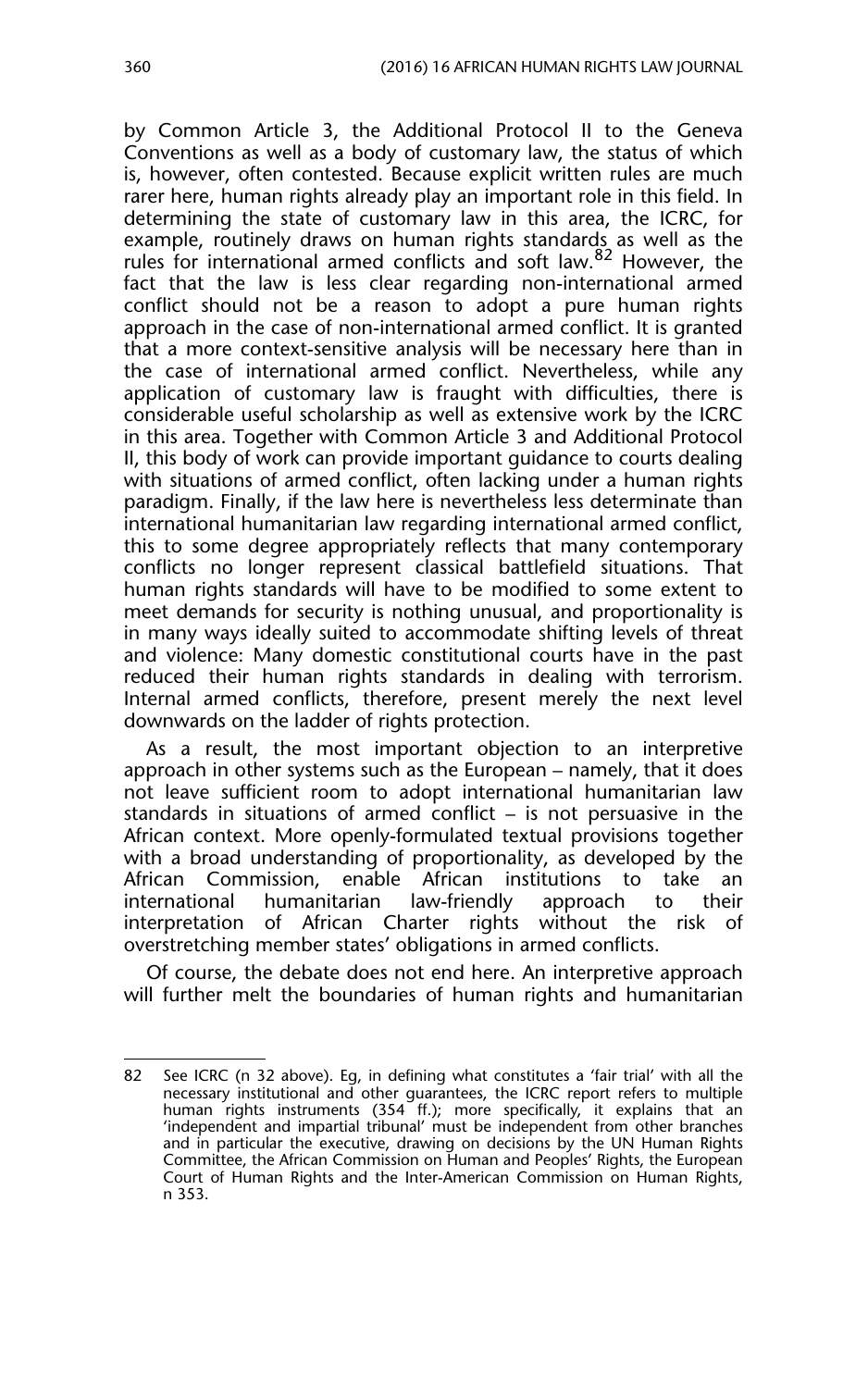law. Human rights advocates have in the past feared that this will in the long run damage and reduce human right protection.<sup>83</sup> Rights will, in other words, no longer be the trumps we want them to be. This squares with the frequent critique of tools such as proportionality, which can – so some critics worry – justify just about anything if the dangers on the other side are sufficiently great.<sup>84</sup> Yet, this development is neither as problematic as it may seem at first glance, nor is it unavoidable. It is not as problematic as it may seem because there are – at least as a matter of law – reasonably clear thresholds for when an international or non-international armed conflict exists and when, therefore, humanitarian law becomes applicable.<sup>85</sup> Second, and more importantly, proportionality does not force us to go all the way down the sliding scale; it allows us to choose a more structured approach to questions of rights limitation. The history of proportionality demonstrates that there is room for this possibility, as proportionality initially evolved from a more structured, three-tiered test in German constitutional jurisprudence that set different requirements for each particular kind or level of rights limitation.<sup>86</sup> In<br>those cases where an international armed conflict exists, those cases where an international armed conflict exists, proportionality may, therefore, be understood to generally afford the level of rights protection guaranteed by the applicable humanitarian law. In non-international armed conflicts, in turn, there is a different, if less definite, set of rules. A more context-specific approach will be necessary here.

Given this need for context-sensitivity and nuanced legal reasoning, of course, it may be of concern that the jurisprudence of the African Commission and, indeed, the African Court has frequently been of questionable quality. The Commission's analysis has in the past often been extremely thin and superficial. Rather than engaging in a detailed legal analysis, it tends to jump from the statement of facts immediately to the legal conclusion that a specific provision in the African Charter has been violated without providing much explanation or reasoning. For the kind of context-sensitive approach that will be necessary to address particularly non-international armed conflicts adequately, a more detailed and considered legal analysis is vital. Without this, there is not only the risk of damaging the

<sup>83</sup> C Byron 'Blurring of the boundaries: The application of international humanitarian law by human rights bodies' (2006) 47 *Virginia Journal of International Law* 839.

<sup>84</sup> For a convincing discussion of some of these objections, see Stone Sweet & Mathews (n 78 above).

<sup>85</sup> See *Prosecutor v Dusko Tadic a/k/a 'Dule'*, Decision on the Defence Motion for Interlocutory Appeal on Jurisdiction, 2 October 1995 (ICTY Appeals Chamber) paras 66 ff. For a more detailed theoretical discussion, see JK Kleffner 'Scope of application of international humanitarian law' in D Fleck (ed) *The handbook of international humanitarian law* (2013) paras 201-209.

<sup>86</sup> *Pharmacies*, BVerfGE 7, 377; see also for the development of German proportionality D Grimm 'Proportionality in Canadian and German constitutional jurisprudence' (2007) 57 *University of Toronto Law Journal* 383 and J Bomhoff *Balancing constitutional rights: The origins and meanings of post-war legal discourse* (2013).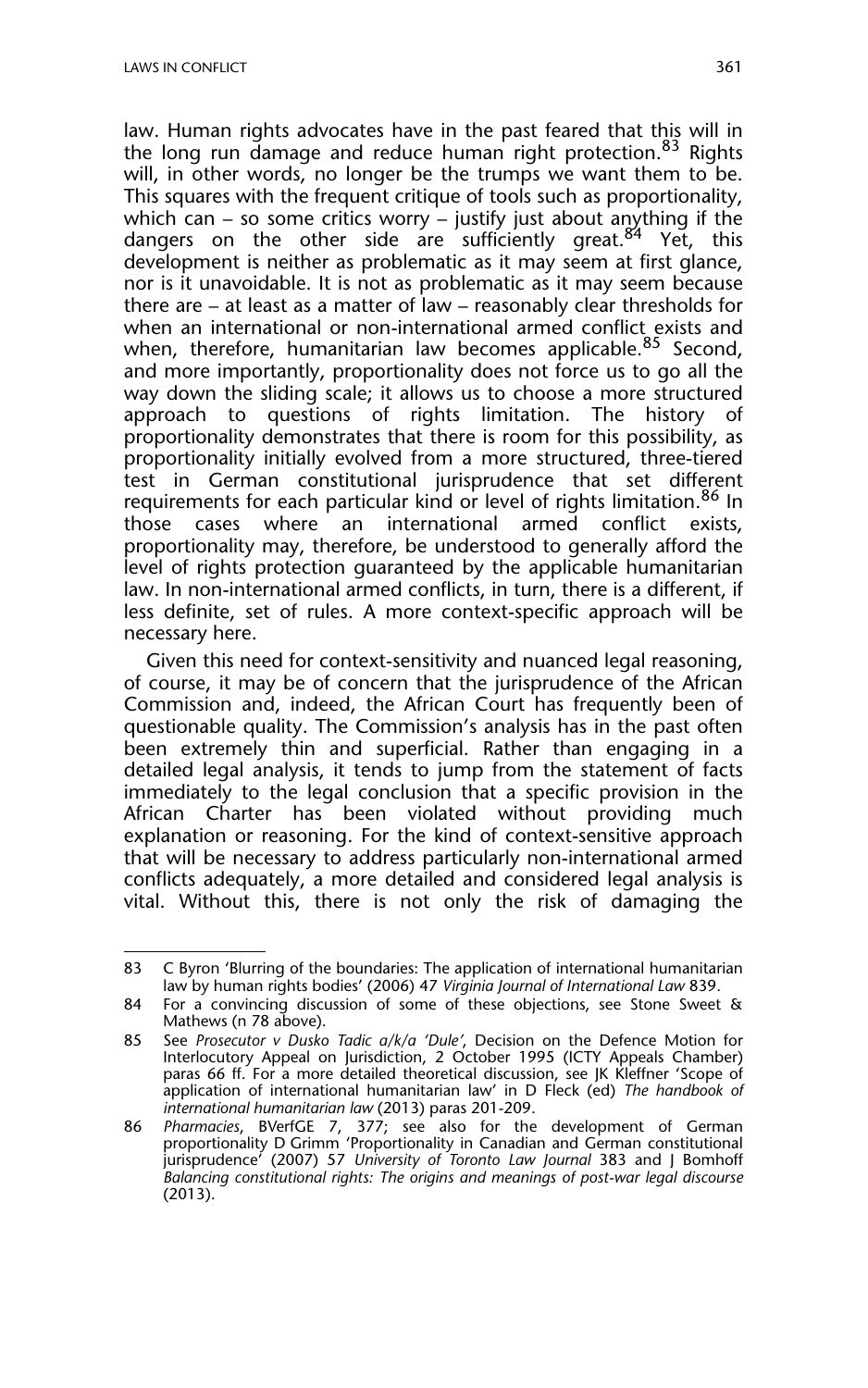Commission's authority by overstretching human rights obligations in situations of civil war, but also of lowering human rights protection in the long run if it is not sufficiently clear what the respective requirements and thresholds are in different circumstances.

The African Commission's minimalist approach may partly be a reflection of French legal traditions present in much of Francophone Africa. It is, therefore, important for African lawyers to recall the key role that preparatory materials and the Advocate-General's advisory opinion play in the French system in explaining minimalist French judicial decisions, <sup>87</sup> but which are lacking in the African system. Moreover, there is typically less of an established legal culture in regional human rights courts<sup>88</sup> and little supporting doctrine in whose terms observers may be able to understand the reasoning behind scarce judicial decisions. More than in the case of other courts, it is important for regional bodies such as the African Commission to make the details of their reasoning transparent to the parties as a means of strengthening their authority.

One should also not defend the often vague and unclear language of the African Commission as an adequate reaction to the kind of situations the Commission is often confronted with. Only at first glance may we think that when citizens are killed in their thousands, tortured or detained without any possibility of appeal, there is no need for a detailed legal analysis because things are clear. Given the increase in non-traditional conflicts and the blurring between classical wars and internal riots, they will not always be so. Much therefore suggests that the African Commission should take a more structured and better reasoned approach in its current decision-making practice, even in cases that do not seem to call for a more legalistic approach on their own. As a matter of legal style, the Anglo-American tradition is better suited here to reconcile the strong emotional and rhetorical language appropriate to make a moral point with detailed legal analysis.

<sup>87</sup> M de S.-O.-l'E Lasser *Judicial deliberations: A comparative analysis of transparency and legitimacy* (2004).

<sup>88</sup> That is not to say that regional and international courts will not be able to establish their own legal and institutional culture. Nevertheless, such internal 'cultures' will generally be thinner than long-standing national legal traditions. A skeptical analysis of the European Court's decision making in terms of the common or civil law pedigree of its judges (showing no differences in decision making along these lines), however, relies on an outdated and stereotyped idea of common law versus civil law and should, therefore, be taken with a pinch of salt. E Voeten 'The impartiality of international judges: Evidence from the European Court of Human Rights' (2008) 102 *American Political Science Review* (2008) 419 ff. For a broader discussion of the role of personality and legal culture in shaping international adjudication, see D Terris et al '*The international judge: An introduction to the men and women who decide the world's cases*' (2007).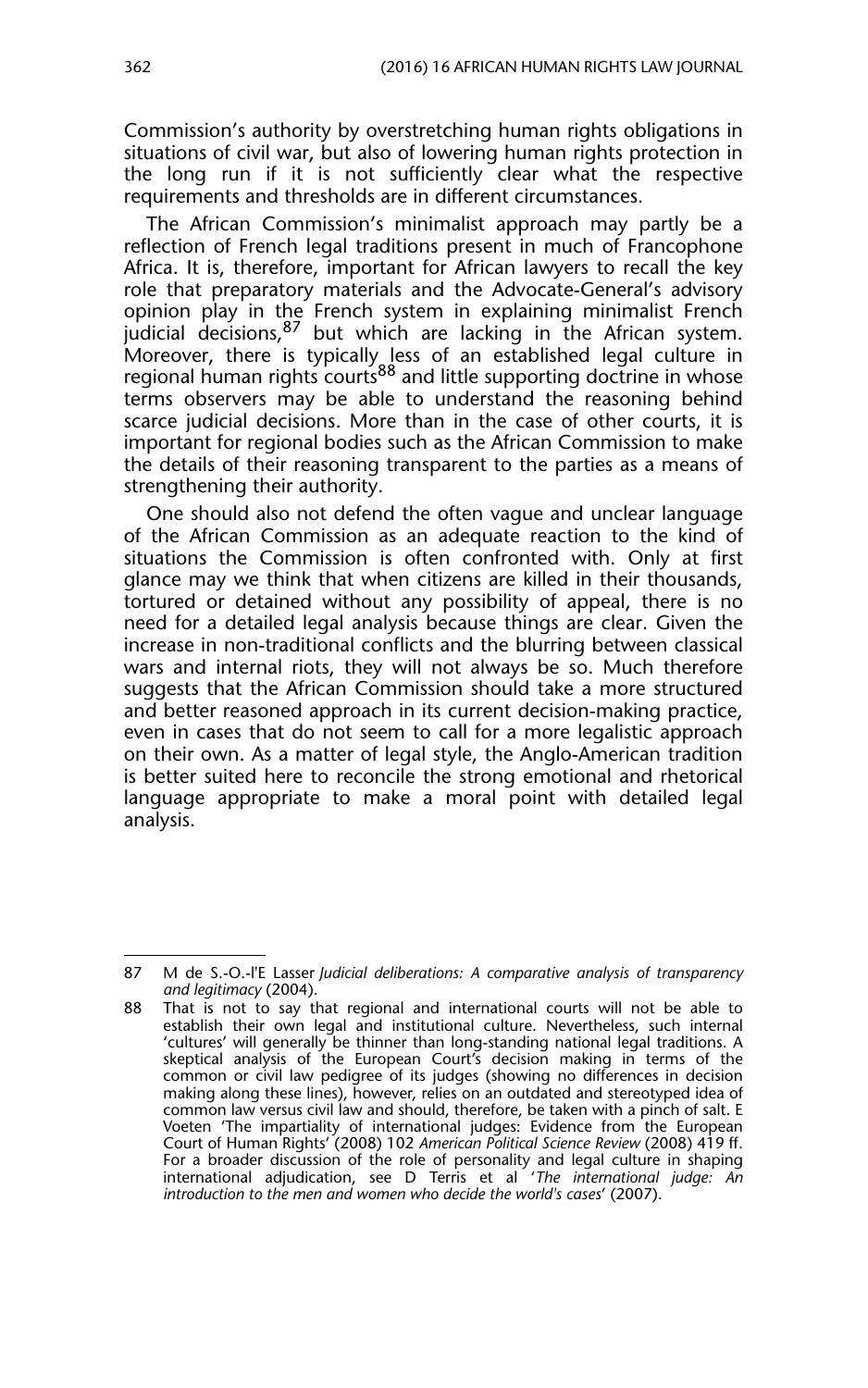#### **4 Conclusion**

Keeping these things in mind, there are no reasons why the African Commission and Court should not be successful in elaborating a strong interpretive approach to the relationship between human rights and international humanitarian law in situations of armed conflict. By infusing the broad provisions of the African Charter with the standards of international humanitarian law, many of the inconsistencies and problems of the European approach in treating armed conflicts like situations of normalcy and peace can be avoided, without having to dismiss cases where no other institutions may be available to provide a measure of justice to the victims.

From a strategic perspective, too, this approach seems preferable to a stronger human rights-focused model. The African Commission correctly emphasises that regional African institutions must curb excesses of state power, but they also need to make sure that they do not reach too far into what many countries and executives consider classical state prerogatives. The downfall of the Southern African Development Community (SADC) tribunal<sup>89</sup> demonstrates the dangers associated with a lack of circumspection in African regional courts, which the African Commission and Court have so far done well to avoid. Drawing on humanitarian law may thus allow them to balance their human rights expectations adequately with states' concern for domestic security in a way that is likely to find more acceptance than a pure human rights-based approach.

In doing so, African institutions may even be at the forefront of the contemporary debate that accords a central role to human rights as part of global constitutional law and a *grundnorm* for other international legal regimes.90 Unlike a direct application of international humanitarian law, the interpretive approach retains this foundational role of human rights. In doing so, it also avoids further contributing to what has been described as the 'fragmentation' of international law.<sup>91</sup> The constitutional role of international human rights is not challenged by the fact that they may mean different things in different situations. Their expansion to cover ever newer fields of life and ever newer questions has made it inevitable that they be flexible and adapted to new challenges and situations. One size

<sup>89</sup> See eg L Nathan 'The disbanding of the SADC tribunal: A cautionary tale' (2013) 35 *Human Rights Quarterly* 870; E de Wet 'The rise and fall of the tribunal of the Southern African Development Community: Implications for dispute settlement in Southern Africa' (2013) 28 *ICSID Review* 45.

<sup>90</sup> See eg J Klabbers et al (eds) *The constitutionalisation of international law* (2009).

<sup>91</sup> See Report of the Study Group of the International Law Commission, finalised by M Koskenniemi 'Fragmentation of international law: Difficulties arising from the diversification and expansion of international law' A/CN.4/L.682, 13 April 2006; more specifically with regard to the relationship of human rights and international humanitarian law, see A Orakhelashvili 'The interaction between human rights and humanitarian law: Fragmentation, conflict, parallelism, or convergence?' (2008) 19 *European Journal of International Law* 161.